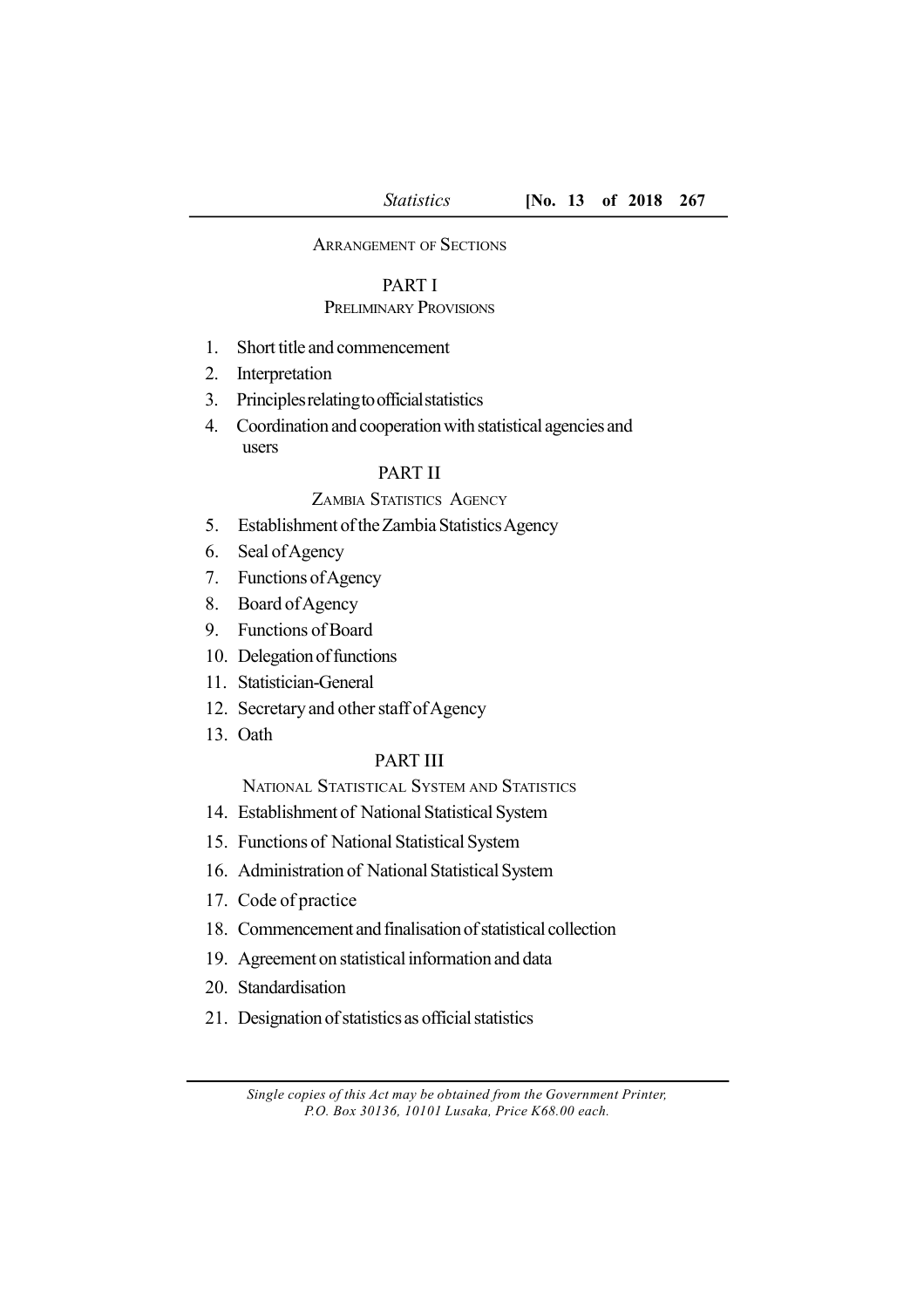- 22. Census and survey
- 23. Statistics
- 24. Sampling
- 25. Procedure for collecting and processing of statistical data
- 26. Access to administrative data and metadata
- 27. Statistics releases
- 28. National plan for development of statistics

# PART IV

# GENERAL PROVISIONS

- 29. Entryand inspection of premises
- 30. Restrictions on disclosure of information
- 31. Misuse of statistical data
- 32. Power to obtain particulars
- 33. Service of document
- 34. Directives for non-compliance
- 35. Offences by principal officer of body corporate or unincorporate body
- 36. General offences
- 37. General penalty
- 38. Administrative penalty
- 39. Regulations
- 40. Repeal of Cap. 127 and Cap. 229
- 41. Savings andtransitional provisions

First Schedule Second Schedule Third Schedule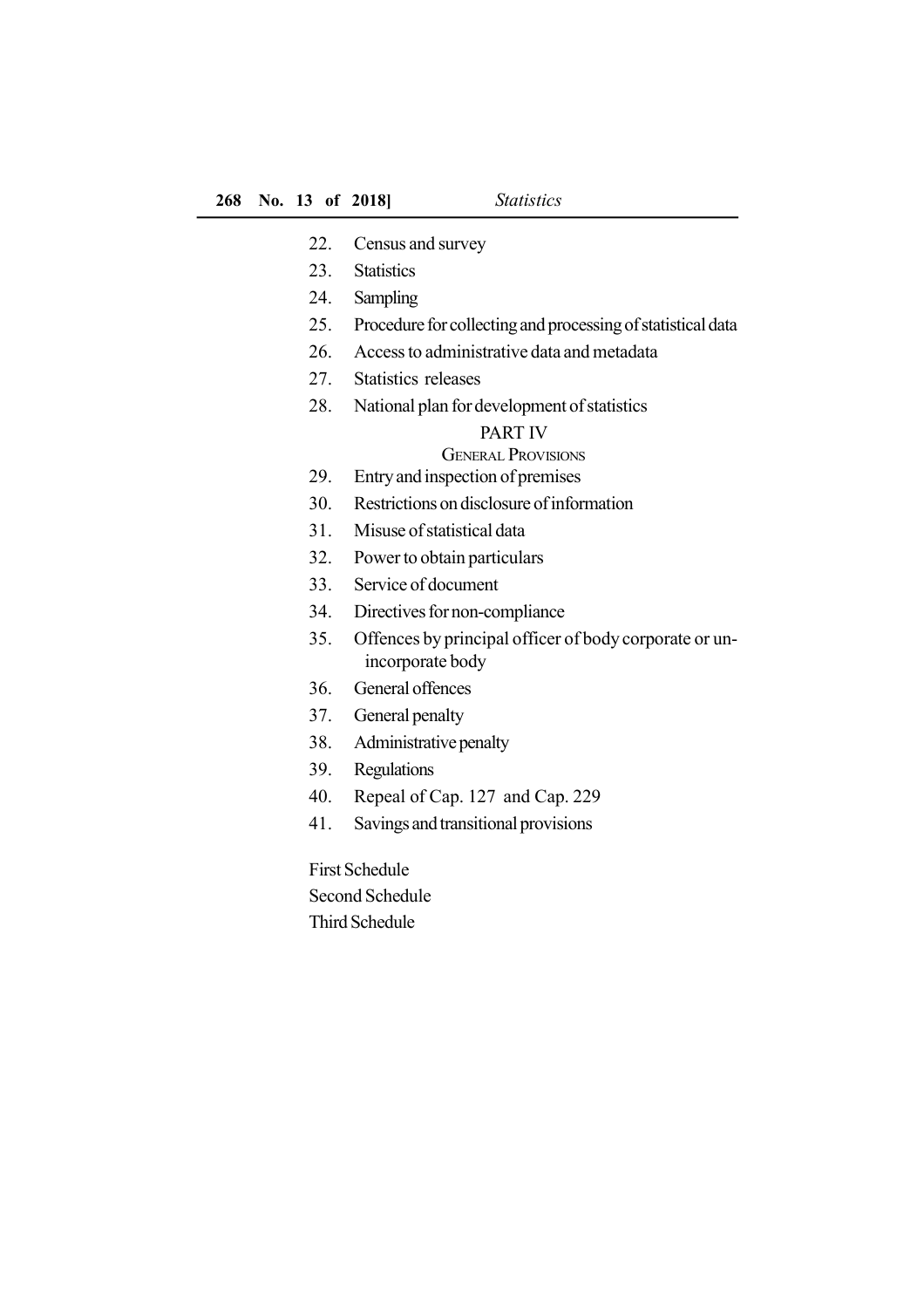#### GOVERNMENT OF ZAMBIA

# **ACT No. 13 of 2018**

Date of Assent: 23rd December, 2018

**An Act to establish an integrated National Statistical System; provide for mechanisms for coordination, collection, management and dissemination of statistics; promote the use of statistical data and information at individual,institutional, national and international levels; re-constitute the Central Statistical Office as the Zambia Statistics Agency and define its functions; establish the Board of the Zambia Statistics Agency and define its functions; provide for the production and compilation of official statistics in a transparent and impartial manner; ensure the protection of personal data collected for statistical compilation purposes; build sustainable capacity for the production and use of statistical data and information for planning purposes; ensure coordination among statistical agencies; give effect to the United Nations Fundamental Principles of Official Statistics and Principles of the African Charter on Statistics; repeal the Census and Statistics Act 1955 and the Agricultural StatisticsAct 1964; and to provide for matters connected with, or incidental to, the foregoing.**

#### [26th December, 2018

ENACTED by the Parliament of Zambia.

#### PART I

PRELIMINARY PROVISIONS

**1.** ThisActmaybe citedastheStatisticsAct,2018 and shall come into operation on the date appointed by the Minister by statutory instrument. Short title and commencement

**2.** In this Act, unless the context otherwise requires— Interpretation

Enactment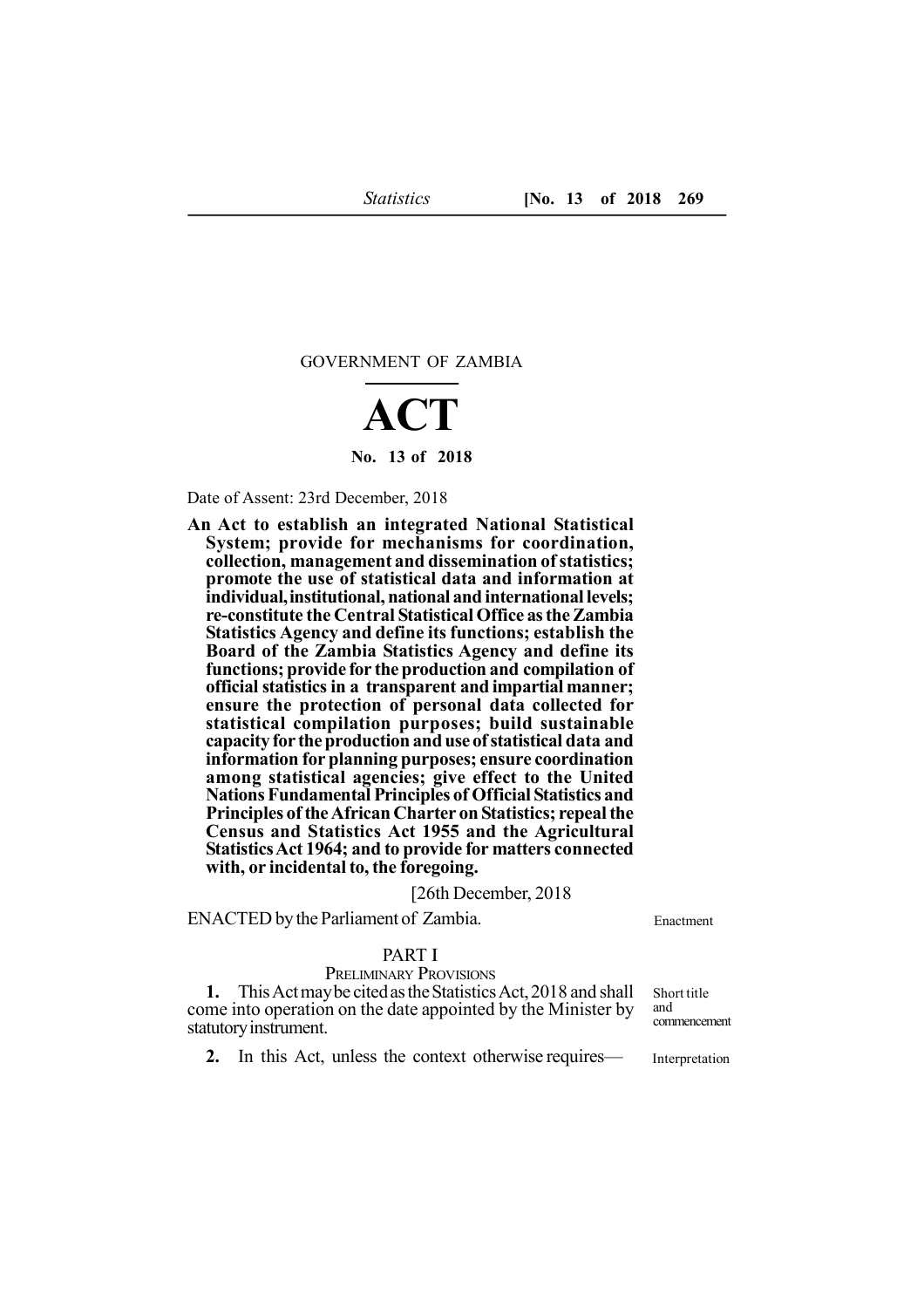|                              | "Agency" means the Zambia Statistics Agency<br>established under section 5;                                                                                                                                                                                                                                                     |
|------------------------------|---------------------------------------------------------------------------------------------------------------------------------------------------------------------------------------------------------------------------------------------------------------------------------------------------------------------------------|
|                              | " authorised officer " means any person-                                                                                                                                                                                                                                                                                        |
|                              | $(a)$ who is an officer of the Agency and designated<br>as an authorised officer by the Statistician-General;<br>or                                                                                                                                                                                                             |
| <b>Act No. 16</b><br>of 2011 | (b) appointed by the Statistician-General to perform<br>work on behalf of the National Statistical System;                                                                                                                                                                                                                      |
|                              | "Board" means the Board of the Agency constituted under<br>section 8;                                                                                                                                                                                                                                                           |
|                              | "business" has the meaning assigned to the word in<br>the Registration of Business Names Act, 2011;                                                                                                                                                                                                                             |
|                              | "census" means the collection, compilation, evaluation and<br>dissemination of basic data pertaining to the demographic,<br>economic, financial, social, agricultural, industrial and<br>environmental sectors and other sectors through a<br>complete enumeration of units in a well-defined territory<br>at a specified time; |
|                              | "Chairperson" means the person appointed as Chairperson<br>of the Board under section 8;                                                                                                                                                                                                                                        |
|                              | " committee " means a committee of the Board;                                                                                                                                                                                                                                                                                   |
|                              | " data " means collection of facts such as values or<br>measurements, which can be numbers, words,<br>observations or description of a thing;                                                                                                                                                                                   |
|                              | "dissemination" means the direct or indirect publication,<br>sale or provision of official or other statistics, spatial data<br>or related documentation in any form;                                                                                                                                                           |
|                              | "document" includes a device by means of which information<br>is recorded or stored;                                                                                                                                                                                                                                            |
|                              | "domain" means a sub-group of the population for which a<br>separate estimate is calculated or an analysis is performed;                                                                                                                                                                                                        |
|                              | "Fund" means the National Statistics Development Fund<br>established in accordance with Part II of the First<br>Schedule;                                                                                                                                                                                                       |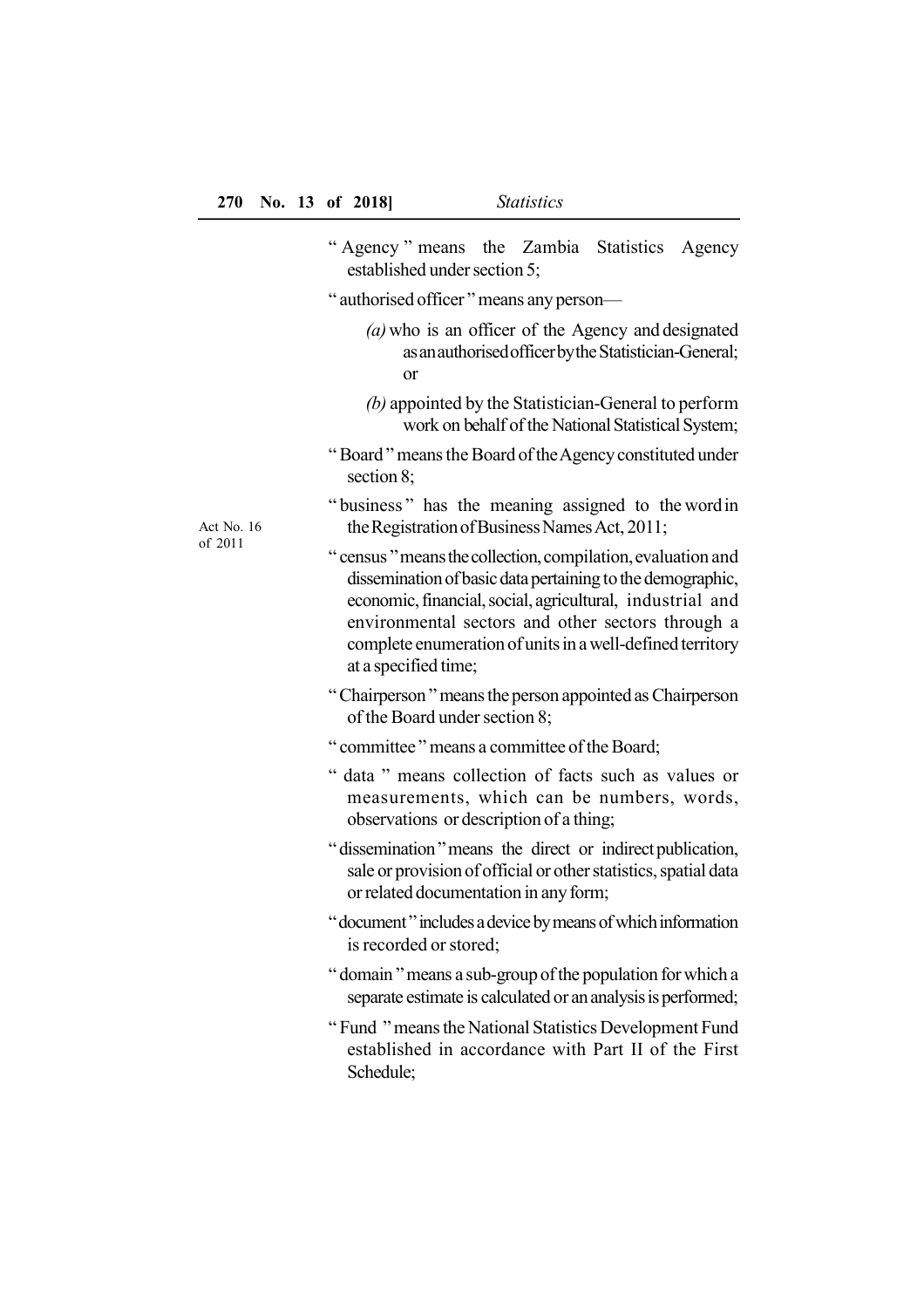Act No. 4 of 2013

" higher education institution " has the meaning assigned to the words in the Higher Education Act, 2013;

" household " means a person or group of persons who may or may not be related by blood but normally live together, make common provisions for living and only have one person whom they all regard as head of the household;

" member " means a member of the Board;

"metadata" means the range of information, generally textual, that fosters understanding of the context in which statistical data has been collected, processed and analysed with the objective of creating statistical information;

- " micro data " means data on the characteristics of units of a population, such as individuals, households or establishments collected by a census, survey or experiment and includes a single business entity;
- " National Statistical System " means the National Statistical System established under section 14;
- " official statistics " means statistics describing, on a representative basis, the economic, demographic, social or environmental phenomena of the Republic in the statistical work programmes of statistical agencies;
- organisation " means any non-governmental or nonprofit organisation, voluntary association or other organisation, other than a business, household or State organ;
- " private body " means an organisation, company, partnership, political party, proprietorship, or other institution which is not a public body and includes research institution, higher education institution, development partners or any other user;
- " public body" has the meaning assigned to the words in the Public Finance Management Act, 2018;

Act. No. 1 of 2018

" respondent " means an individual, household State organ, business or organisation, in respect of whose activities, affairs or any information is sought or provided for the purposes of this Act;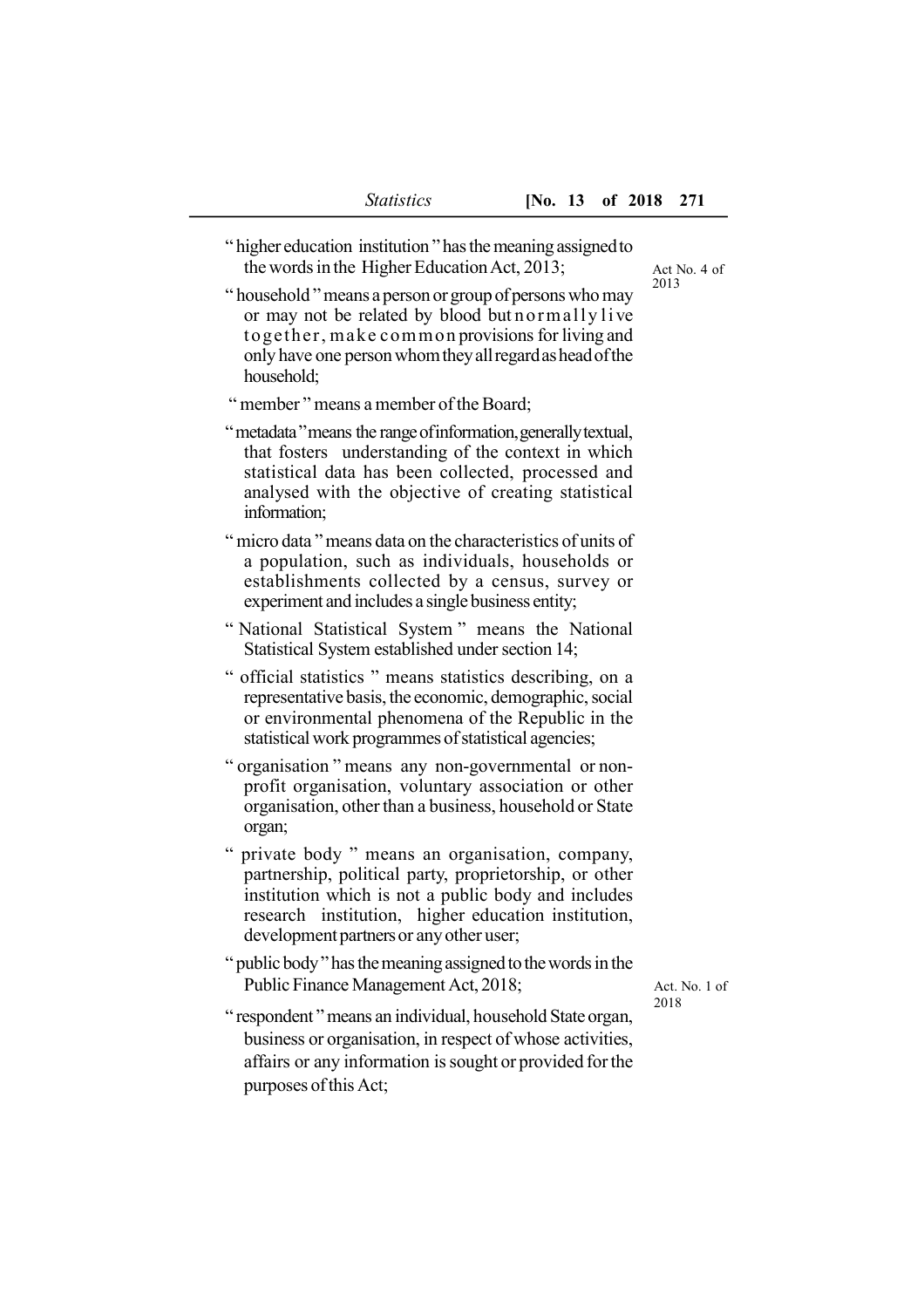|                      | "return" means a book, document, form, card, tape, disc<br>or storage media on which the information required is<br>entered or recorded or is required to be entered or<br>recorded for statistical purposes;                                                                                                                                                                                                                                                                                                                                                                                                                                    |
|----------------------|--------------------------------------------------------------------------------------------------------------------------------------------------------------------------------------------------------------------------------------------------------------------------------------------------------------------------------------------------------------------------------------------------------------------------------------------------------------------------------------------------------------------------------------------------------------------------------------------------------------------------------------------------|
| Cap. 127             | "repealed Act" means the Census and Statistics Act, 1955;                                                                                                                                                                                                                                                                                                                                                                                                                                                                                                                                                                                        |
|                      | "sampling" means a statistical procedure for selecting a subset<br>of units from within a population of interest for purposes<br>of estimating the characteristics of the whole population;                                                                                                                                                                                                                                                                                                                                                                                                                                                      |
|                      | $\boldsymbol{\varsigma}$ $\boldsymbol{\varsigma}$<br>sample survey " means the collection, compilation,<br>evaluation and dissemination of basic data pertaining to<br>the economic, social, environmental or demographic<br>sectors through a method of selecting representative<br>portions from the total of the units in the survey;                                                                                                                                                                                                                                                                                                         |
|                      | "Secretary" means the person appointed as Secretary of<br>the Agency under section 12;                                                                                                                                                                                                                                                                                                                                                                                                                                                                                                                                                           |
|                      | " sector " means a vertical division of Government activity<br>that relates to a given subject area or public need, usually<br>corresponding to line ministries, with separate and well<br>defined areas of concern, mandate and budget;                                                                                                                                                                                                                                                                                                                                                                                                         |
|                      | statistics " means any official or unofficial aggregated<br>$\epsilon$<br>numerical information relating to demographic, economic,<br>financial, environmental, social or other matters, available<br>in digital or other applicable format, collected at national,<br>regional or local level, which is compiled and analysed<br>according to relevant scientific and statistical<br>methodologies, and which is connected with, or incidental<br>to, any census or survey of all or any of the matters<br>specified in the Third Schedule, and includes information<br>derived from records of administration kept by statistical<br>agencies; |
|                      | " statistical agency" means a public body that has the power<br>to collect, compile or disseminate statistics under a<br>written law including-                                                                                                                                                                                                                                                                                                                                                                                                                                                                                                  |
| Cap. 321             | (a) the Zambia Revenue Authority Act;                                                                                                                                                                                                                                                                                                                                                                                                                                                                                                                                                                                                            |
| Cap. 360             | (b) the Bank of Zambia Act;                                                                                                                                                                                                                                                                                                                                                                                                                                                                                                                                                                                                                      |
| Act No. 7 of<br>2017 | $(c)$ the Banking and Financial Services Act, 2017;                                                                                                                                                                                                                                                                                                                                                                                                                                                                                                                                                                                              |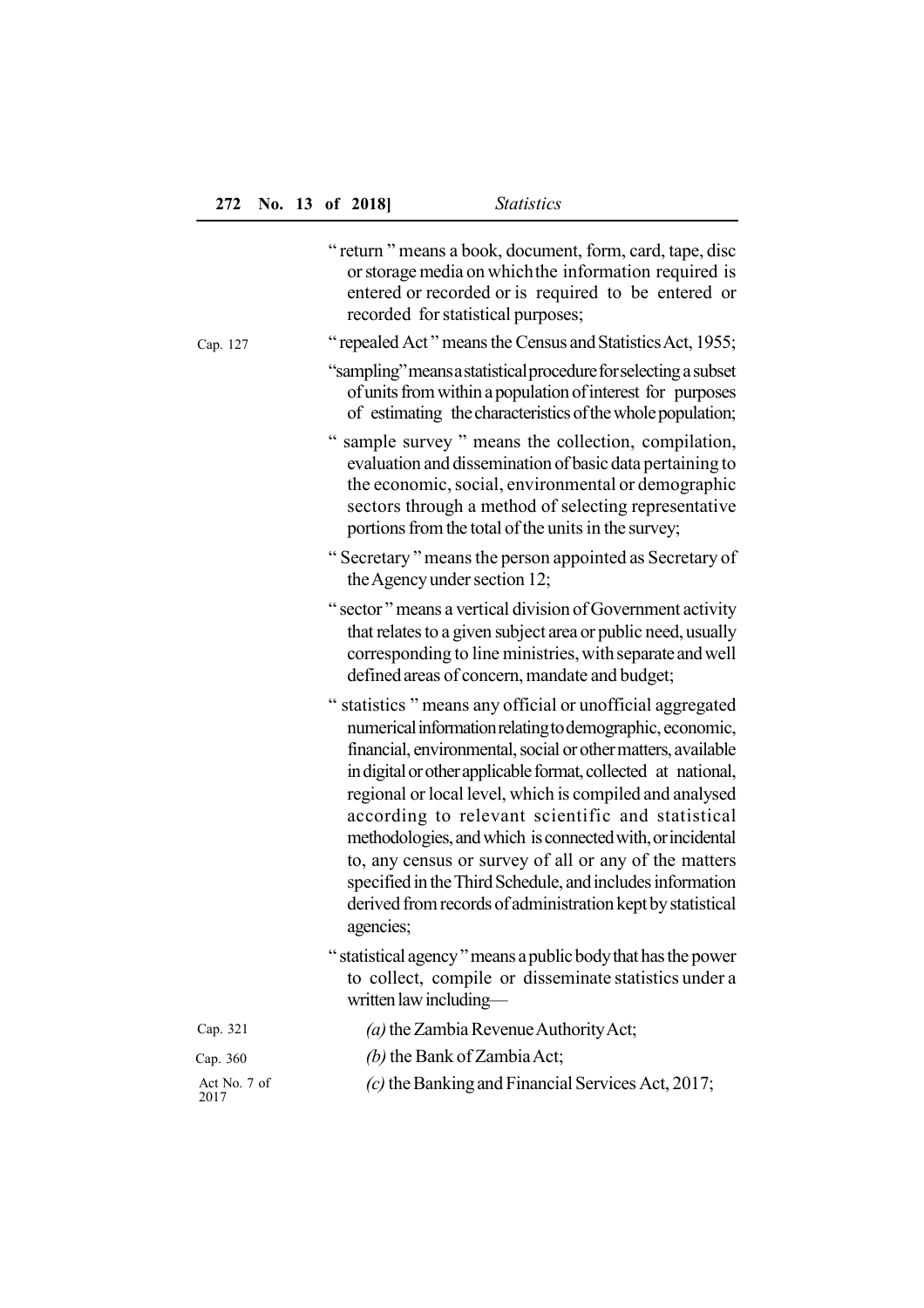| <b>Statistics</b>                                                                                                                                                                                                                                                                                                                                                                                                                                                                                                                                                                                                                                                                                                                                                                                                                                                                                                                                                                                                                                                                                                                                                                                                                                                                                        |                                                                                                                                                                   | [No. 13] | of 2018 |                                                                                  | 273                                                                                                                                                                                               |
|----------------------------------------------------------------------------------------------------------------------------------------------------------------------------------------------------------------------------------------------------------------------------------------------------------------------------------------------------------------------------------------------------------------------------------------------------------------------------------------------------------------------------------------------------------------------------------------------------------------------------------------------------------------------------------------------------------------------------------------------------------------------------------------------------------------------------------------------------------------------------------------------------------------------------------------------------------------------------------------------------------------------------------------------------------------------------------------------------------------------------------------------------------------------------------------------------------------------------------------------------------------------------------------------------------|-------------------------------------------------------------------------------------------------------------------------------------------------------------------|----------|---------|----------------------------------------------------------------------------------|---------------------------------------------------------------------------------------------------------------------------------------------------------------------------------------------------|
| (d) the Zambia Wildlife Act, 2015;<br>(e) the Water Supply and Sanitation Act, 1997;<br>$(f)$ the Lands Act;<br>$(g)$ the Mines and Minerals Development Act, 2015;<br>$(h)$ the Local Government Act, 2019;<br>$(i)$ the Citizens Economic Empowerment Act, 2006;<br>(j) the Zambia Development Agency Act, 2006;<br>$(k)$ the Tourism and Hospitality Act, 2015;<br>$(l)$ the Higher Education Act, 2013;<br>$(m)$ the Electoral Process Act, 2016;<br>(n) the Competition and Consumer Protection Act,<br>2010;<br>(o) the Information and Communication Technologies<br>Act, 2009; and<br>$(p)$ any other written law prescribed by the Minister<br>for the purposes of this Act.<br>"statistical collection" means the process of-<br>( <i>a</i> ) conducting a census, survey or a sample survey;<br>(b) collating administrative documents, records or data<br>for statistical purposes;<br>(c) storage of information for the collection, production<br>for private use;<br>$(d)$ undertaking a census; or<br>(e) undertaking a collection of spatial data for statistical<br>purposes;<br>"Statistician " means a statistics professional or researcher<br>involved in the collection, production, analysis and<br>dissemination of statistical data within the National<br>Statistical System; | and dissemination of official statistics, but excludes<br>the collection, production and dissemination of<br>statistical information or data by a person strictly |          |         | 1997<br>of 2015<br>2019<br>2006<br>2015<br>2013<br>of 2016<br>of 2010<br>of 2009 | Act No. 14<br>of 2015<br>Act No. 28 of<br>Cap. 184<br>Act No. 11<br>Act No. of<br>Act No. 9 of<br>Act No. 11<br>of 2006<br>Act No. 1 of<br>Act No. 4 of<br>Act No. 35<br>Act No. 24<br>Act No. 15 |
| "Statistician-General" means the person appointed as                                                                                                                                                                                                                                                                                                                                                                                                                                                                                                                                                                                                                                                                                                                                                                                                                                                                                                                                                                                                                                                                                                                                                                                                                                                     |                                                                                                                                                                   |          |         |                                                                                  |                                                                                                                                                                                                   |

l,

- Statistician-General under section 11;
- " spatial data " means information that identifies the geographic location and characteristics of natural or constructed features and boundaries on the earth, derived from remote sensing, global positioning systems, geographic information systems, cartographic techniques, geo-coded statistical information, computer aided designs, ground stations or other surveying techniques and includes geo-spatial data;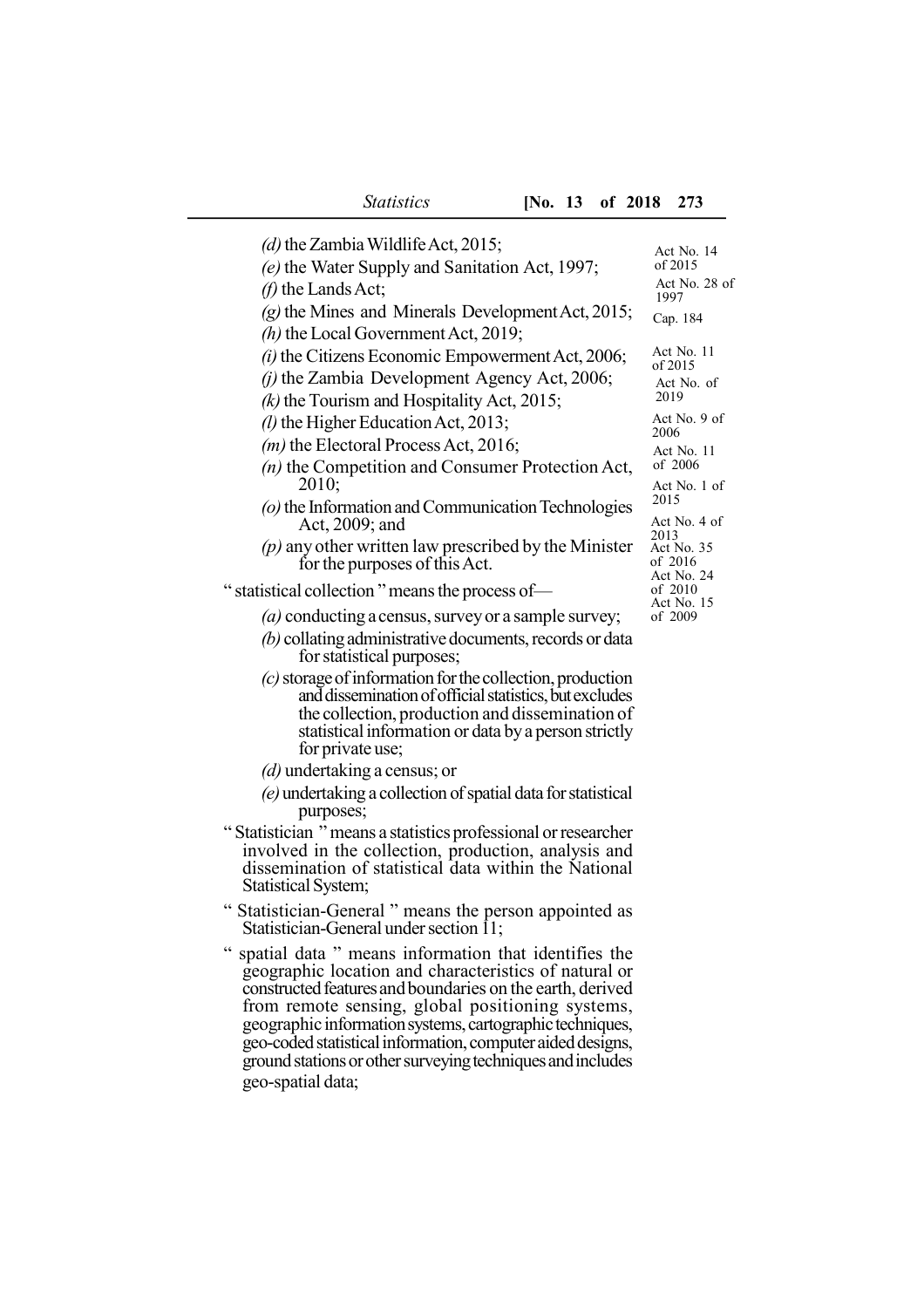- " survey " means a statistical undertaking by which information is collected from all persons in a field of enquiry;
- "United Nations Fundamental Principles of Official Statistics" means the United Nations Fundamental Principles of Official Statistics adopted by the United Nations Statistical Commission inApril, 1994;
- " user " in relation to statistics includes a public body, private body, researcher, research institution, higher education institution, international or regional organisation or anyother user; and
- " Vice-Chairperson " means the person elected Vice-Chairperson of the Board in section 8.

Principles relating to official statistics

**3.** (1) The principles of official statistics enshrined in the United Nations Fundamental Principles of Official Statistics and the African Charter on Statistics apply for the purposes of this Act.

(2) In this section, " African Charter on Statistics "means the African Charter on Statistics adopted by the African Union on 4 th February, 2009, in Addis Ababa, Ethiopia.

Coordination and cooperation with statistical agencies and users

**4.** (1) The Agency shall liaise, coordinate and cooperate with relevant statistical agencies and users for the purposes of thisAct and may—

- *(a)* have joint programmes, plans, strategies and policies, taking into account the national policies of the Government;and
- *(b)* enterinto memorandaofunderstandingas instruments of cooperation.

(2) The Agency shall, for purposes of subsection(1),develop workingrelationshipamongstatisticalagencies andusers for the—

- *(a)* collection, production, analysis and dissemination of statistics; or
- (b) capture, management, maintenance, integration, distribution and use of spatial data.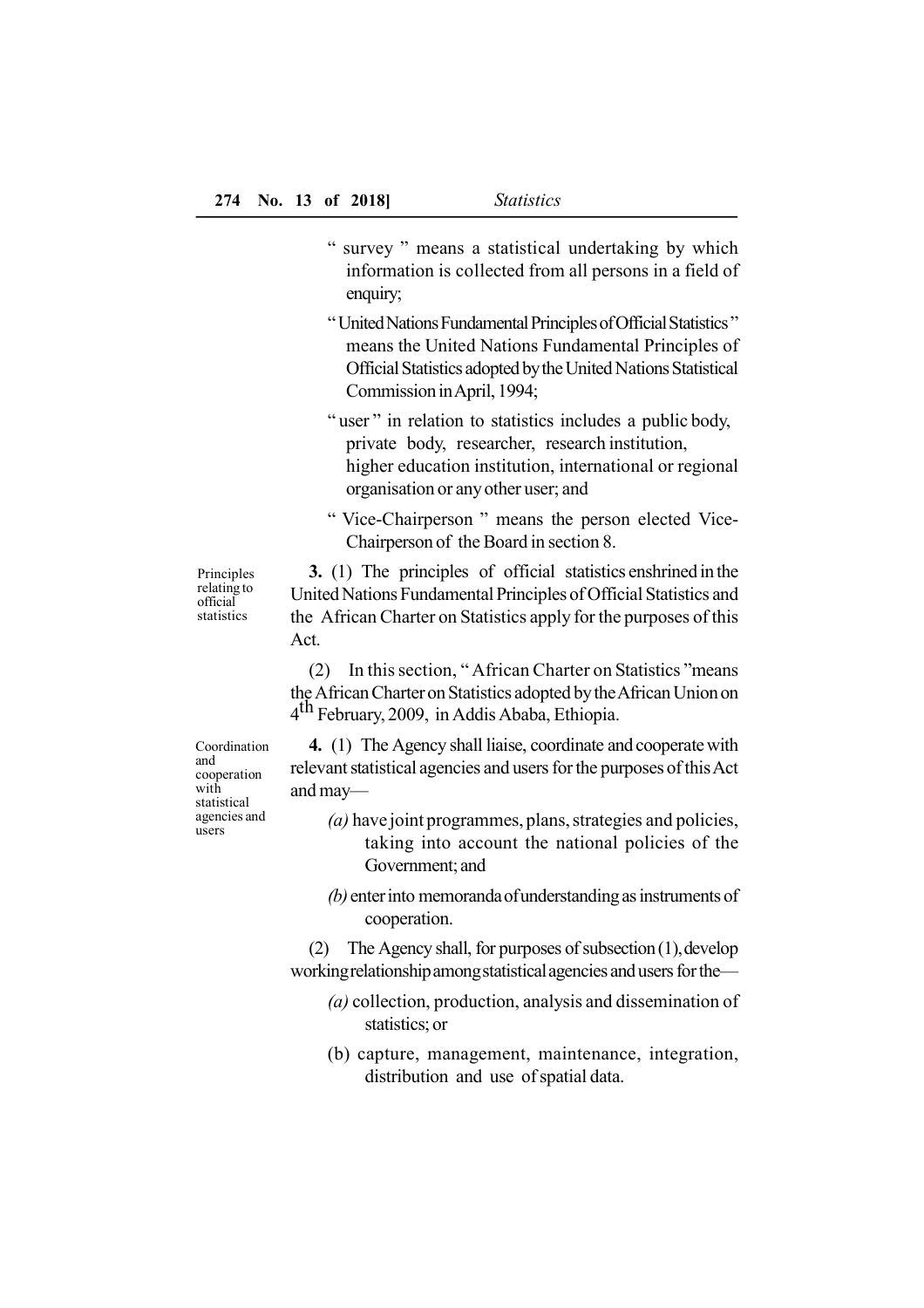(3) The Agency shall collaborate with statistical agencies in ensuring compliance with this Act.

(4) The Agency shall put in place necessary coordination mechanisms, at local, national, regional and internationallevels,to enable the overall coordination of the statistical function within the National Statistical System.

#### PART II

#### ZAMBIA STATISTICS AGENCY

**5.** (1) There is established the Zambia Statistics Agency which is a body corporate with perpetual succession and a common seal, capable of suing and being sued in its corporate name and with power, subject to this Act, to do all acts and things that a body corporate may by law do or perform.

(2) The First Schedule applies to the Agency.

**6.** (1) The seal of the Agency shall be a device that maybe determined bythe Agencyand shall be kept by the Statistician-General.

(2) The affixing of the seal shall be authenticated by the Chairperson orthe Vice-Chairperson and the Statistician-General oranyother person authorised inthat behalf bya resolution of the Board.

(3) A contract or instrument which, if entered into or executed by a person, not being a body corporate, is not required to be under seal, may be entered into or executed without seal on behalf of the Agency by the Statistician- General or any other person generallyor specificallyauthorised bythe Board in that behalf.

(4) Adocumentpurportingtobeadocumentunder the sealof the Agencyor issued on behalfoftheAgencyshall be received in evidence and shall be executed or issued, as the case may be, without further proof, unless the contrary is proved.

**7.** (1) The Agency is the sole designated entity responsible for the publication of official statistics.

(2) Despite the generalityof subsection (1) the functions of theAgency are to—

- *(a)* develop and coordinate an integrated National Statistical System;
- *(b)*establish consultative mechanisms foreffectivedialogue withastatisticalagencyor user for the purposes of this Act;

Establishment of the Zambia **Statistics** Agency

Seal of Agency

Functions of Agency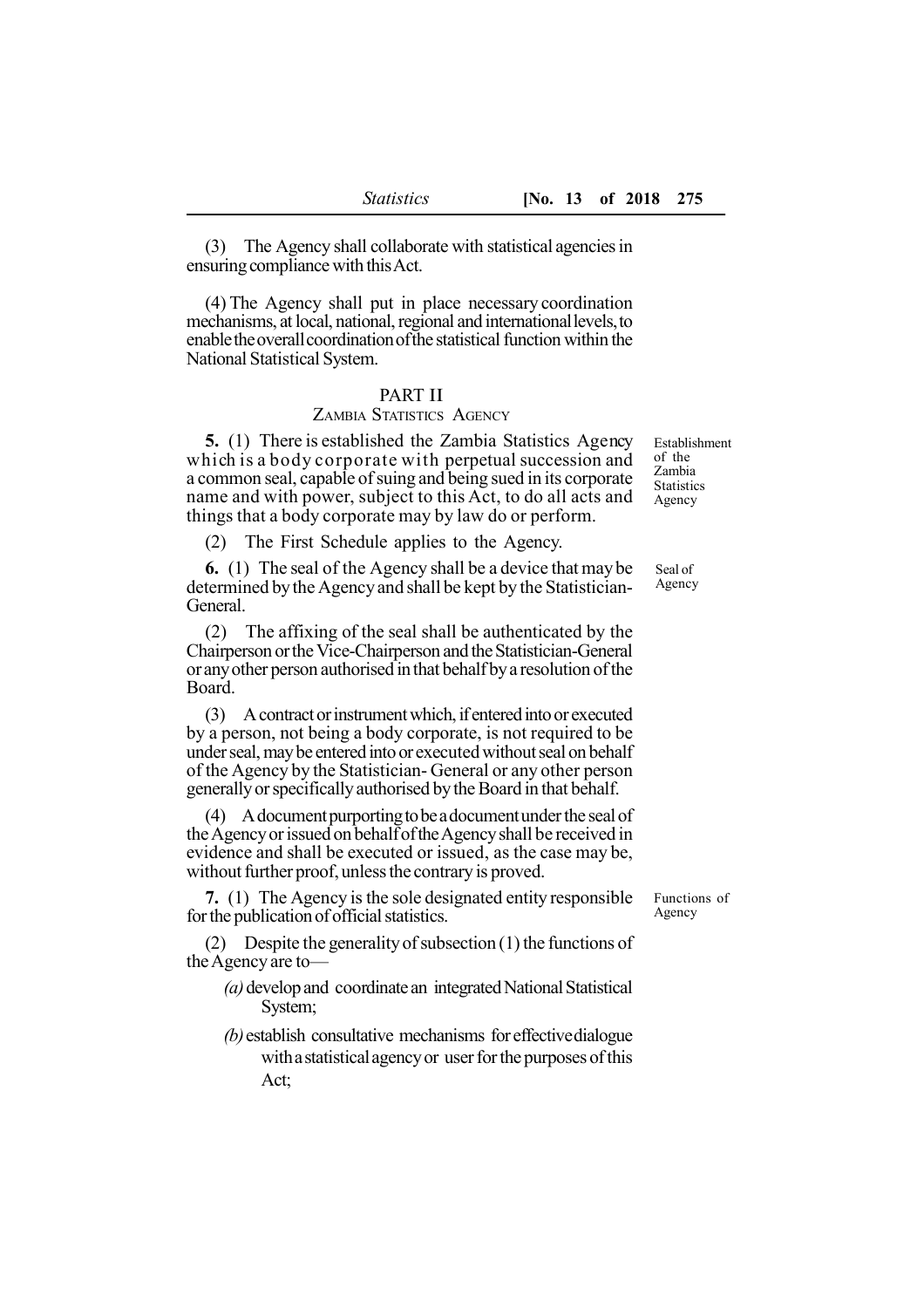- *(c)* advise the Minister on matters related to official statistics and other statistics;
- *(d)* review all initiatives to collect data at the national level in the context of an integrated National Statistical System;
- *(e)* approve an instrument for datacollection developed for national level data collection, including a census frame, register, sample design and questionnaire to be used in conducting a census and survey;
- *(f)* promote and encourage use of common concepts, definitions, nomenclatures and standards in the collection, analysis and dissemination of statistics in order to ensure integration of the National Statistical System;
- *(g)* compile, analyse, abstract and disseminate demographic, social, economic, financial, agricultural, environmental andother statistics;
- $(h)$  conduct a population and housing census every ten years and other census and survey that the Agency may determine;
- $(i)$  collaborate with higher education institutions and research institutions in training and building human resource capacity in statistics and data analysis;
- *(j)* undertake research on, and develop techniques and methods of, generating statistics;
- *(k)* promote user and producer interface on statistics;
- *(l)* maintain a coordinated National Statistical System through capacity building, promotion of professional ethics, standards, timeliness and quality of work;
- *(m)* promote the use of appropriate information technology in statistical data production, processing, storage and dissemination;
- *(n)* promote the understanding and use of official statistics;
- *(o)* provide high quality statistics services;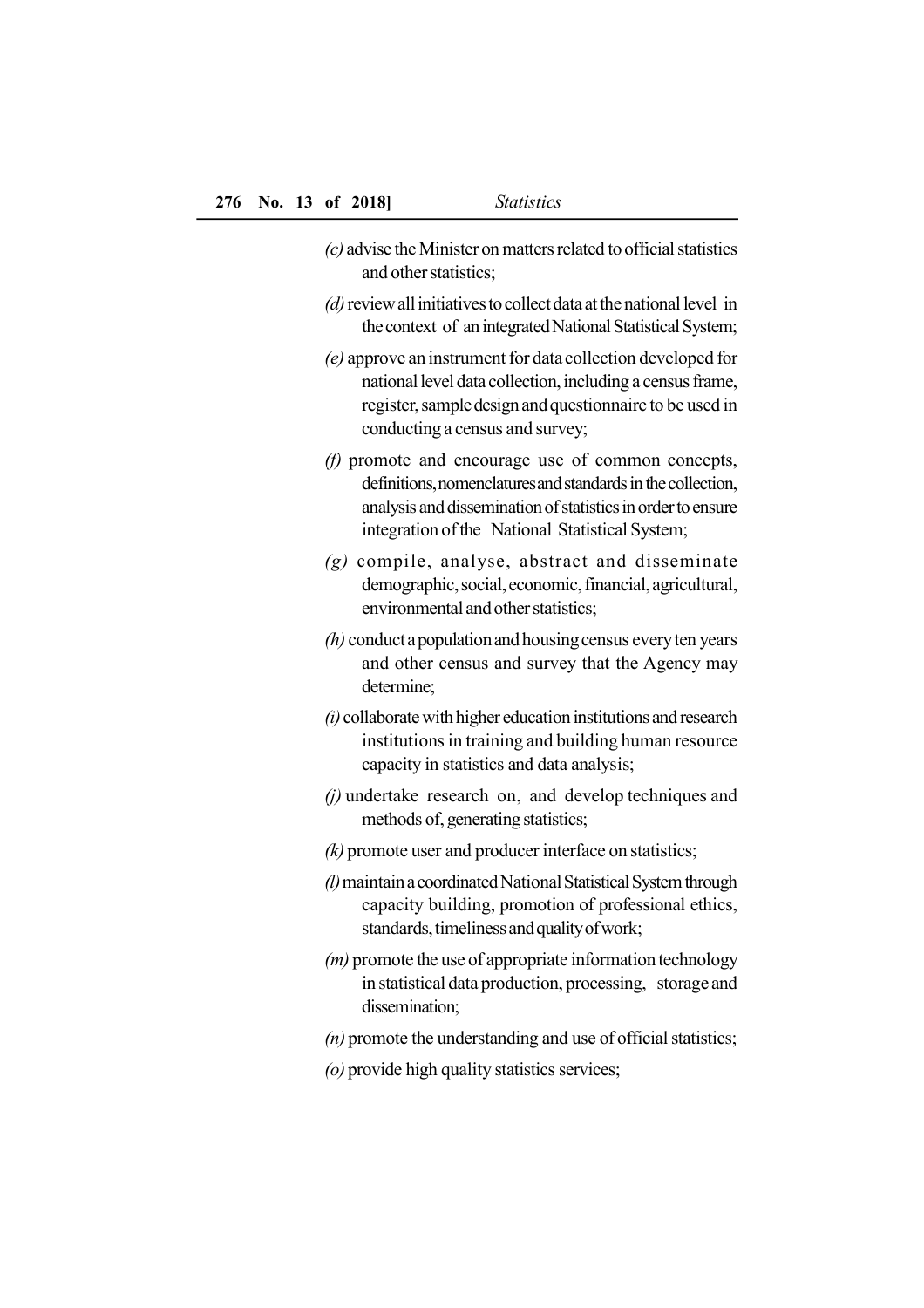- *(p)* promote and establish regional and international cooperation with users and producers;
- *(q)* establish and maintain a documents registry, library services and appropriate electronic database;
- *(r)* approve the publication of all official statistics based on standard concepts, definitions and methodologies developed by the Agency; and
- *(s)* set standards for the recruitment of statisticians to ensure professional standards in the National Statistical System.

**8.** (1) ThereisconstitutedaBoardoftheAgencywhich consists of the following part-time members appointed bythe Minister: Board of Agency

- *(a)*the Chairperson, who is qualified and experienced in the field of statistics relating to demography, economics, social sciences, mathematics or anyrelated field;
- *(b)* a representative of the Attorney General;
- *(c)* a representative of the ministry responsible for national statistics;
- *(d)* a representative of the Bank of Zambia;
- *(e)* a representative each from—
	- (i) the private sector;
	- (ii) a research institution;
	- (iii) a public higher education institution;
	- (iv) a privatehigher education institution; and
- *(f)* one person with proven knowledge and experience in matters relevant to this Act.

(2) The members shall elect the Vice-Chairperson from among themselves.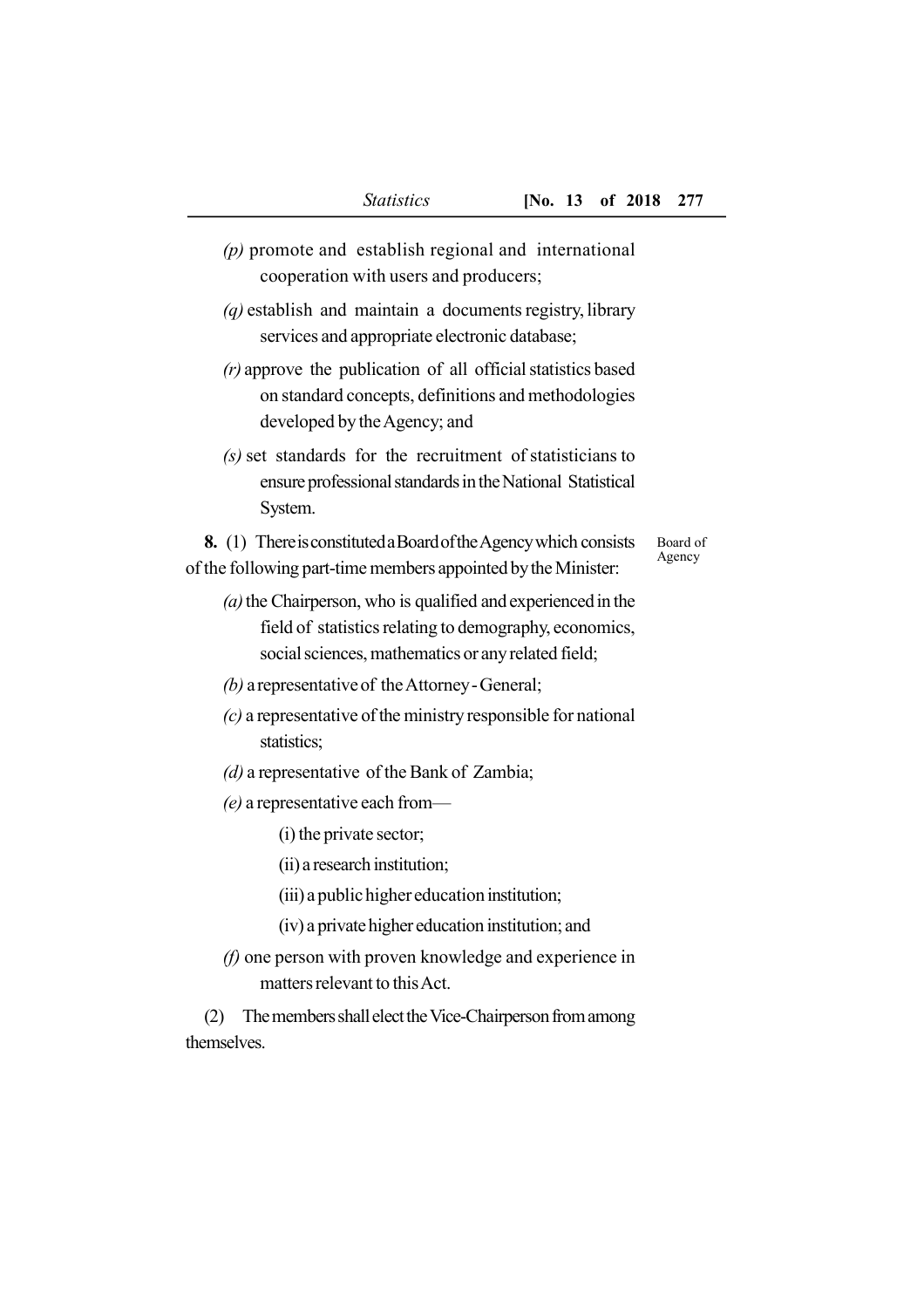(3) The members referred to in section 8 (1) *(e)*, shall possess professional qualifications and experience in statistics or business oriented management.

(4) The ministries, institutions, ororganisations referredto in  $subsection(1)$ , shall nominate their representatives for appointment bythe Minister.

(5) Apersonisdisqualifiedfrombeingnominatedorappointed as a member of the Board if that person —

- *(a)*is convicted of an offence under thisAct or any written law and has been sentenced to imprisonment for a period exceeding six months without the option of a fine;
- *(b)* is legallydisqualified from performing the duties of a member; or
- *(c)* is an undischarged bankrupt.
- (6) The First Schedule applies to the Board.

Functions of Board

**9.** Subject to the other provisions of this Act, the Boardshall provide strategic policydirection to the Agency.

(2) Despite the generality of subsection (1), the functions of the Board are to —

- *(a)* promote effective governance of the Agency;
- *(b)* formulate the policing programmes and strategies of the Agency;
- *(c)* approve the annual work-plans, statistical release calendar and activity reports of the Agency;
- *(d)* approve the annual budget estimates and financial statements of the Agency; and
- *(e)* advise the Minister on matters relating to statistics.

(3) The Minister mayenter into a performance contractwith the Board for a specified period, which shall be consistent with the provisions of thisAct.

Delegation of functions

**10.** (1) The Board may, subject to anyconditions imposed and guidelines issued bythe Board, delegate anyof its functions to the Chairperson, Vice-Chairperson, anymember, committee or the Statistician-General.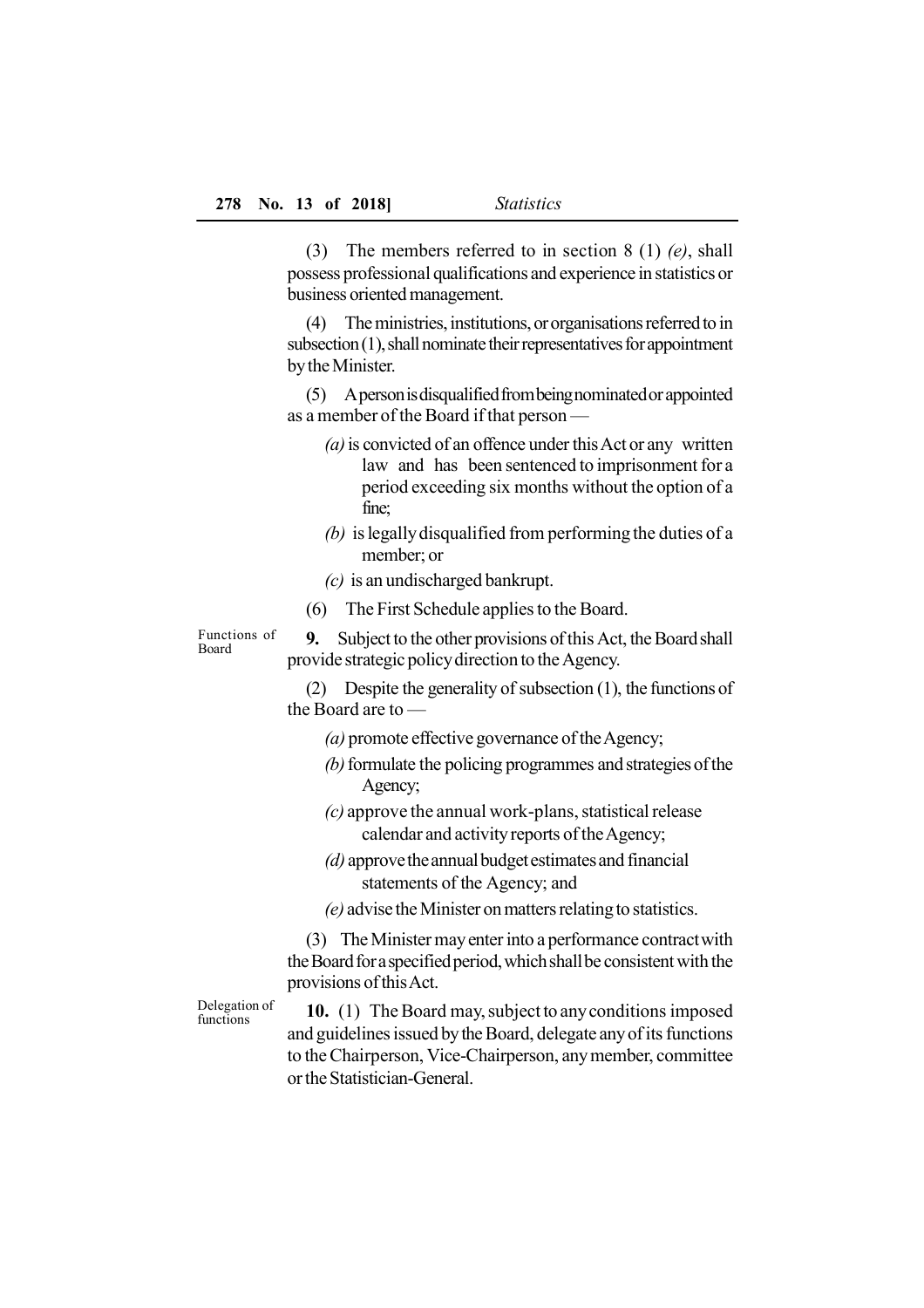(2) The Minister may give to the Board general or specific directions, which are consistent with the provisions of this Act, relating to the discharge of its functions and the Board shall give effect to those directions.

**11.** (1) The Board shall appoint a Statistician- General, on the terms and conditions that the Emoluments Commission may determine.

(2) A person shall be appointed as Statistician- General if that person possesses relevant qualifications, professional competences and experience in statistics, demography, mathematics, finance, economics or other field related to statistics, as prescribed.

(3) The Statistician-General is the Chief Executive Officerof the Agencyand is responsible, under the direction of the Board, for the day-to-day administration of the Agency.

(4) A person may not interfere with the functions of the Statistician-General relating to—

- $(a)$  the manner in which, and the time when, an official statistical collection is to be undertaken;
- *(b)* the capture, management, maintenance, integration, distribution and use of spatial data collected for official statistical purposes;
- $(c)$  the form, extent and timing of the release of official statistics;
- *(d)* a decision of whether an official statistical collection should be discontinued; or
- *(e)*the compilation, production, analysis or dissemination of an official statistical collection.

(5) The Statistician-General shall be an *ex-officio* member of the Board and is entitled to attend and participate in any meeting, but does not have a vote on any matter and shall not count for the purpose of a quorum.

**12.** (1) The Board mayappoint, on the terms and conditions that the Emoluments Commission maydetermine, the Secretary and other staff of the Agency that are necessary for the performance of the functions of theAgency.

Secretary and other staff of Agency

Statistician-General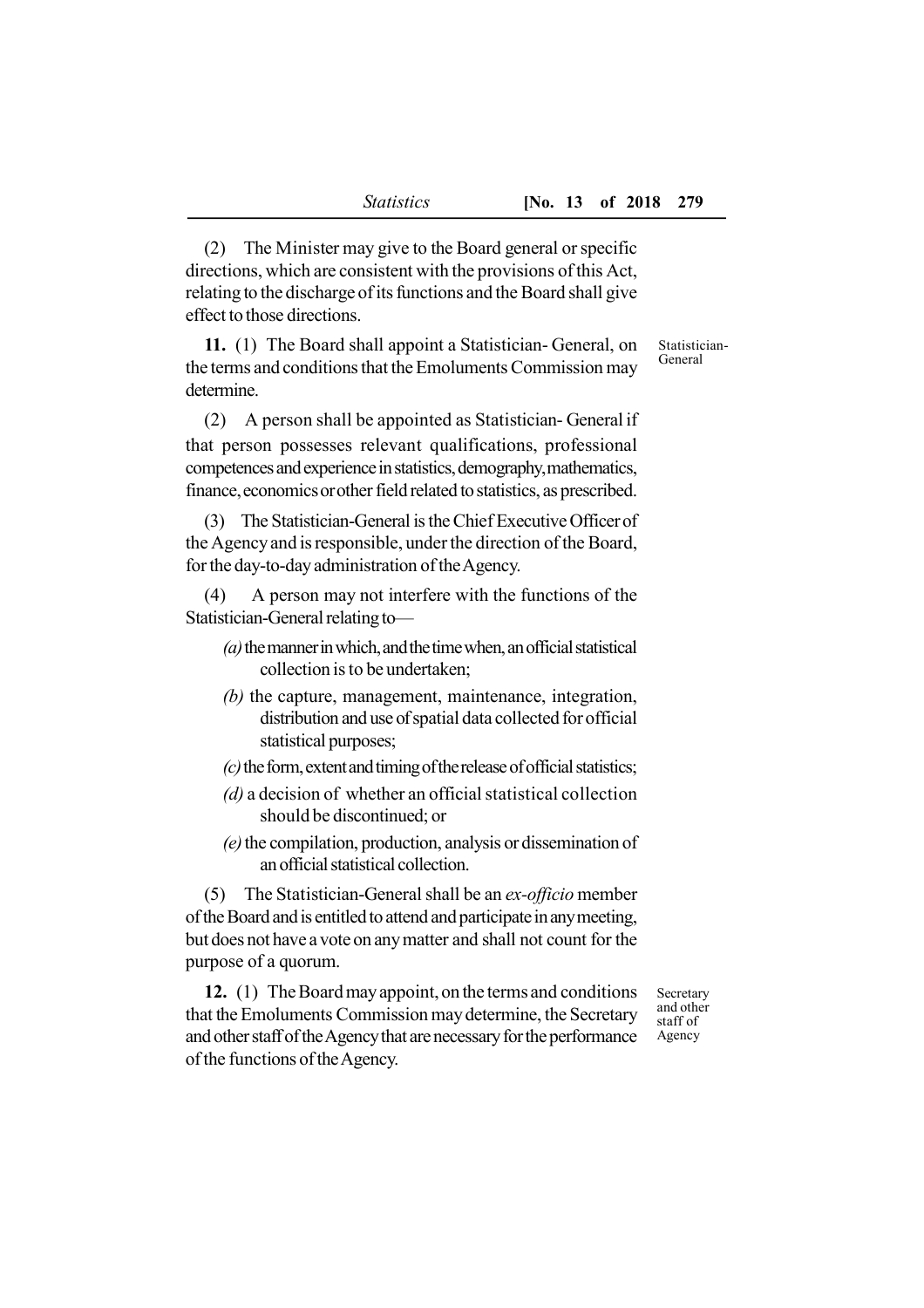(2) Despite subsection (1), the Board shall appoint statisticians, for the effective performance of the functions of the Agency.

**13.** (1) A member of the Board or committee of the Board shall, on appointment, take an oath as set out under the Official OathsAct.

(2) The Statistician-General and other staff shall, on appointment, take an oath as set out under the Official Oaths Act. Cap. 5

#### PART III

NATIONAL STATISTICAL SYSTEM AND STATISTICS

**14.** (1) There is established a National Statistical System which comprises the following:

*(a)* data producers;

*(b)* data suppliers;

*(c)* users;

*(d)*research institutions;

*(e)*higher education institutions; and

*(f)*the media.

(2) The National Statistical System shall provide an interrelation among the members of the National Statistical System in the—

*(a)* provision of documents and other information for the purpose of, and in connection with, the compilation, production, analysis and dissemination of official and unofficial statistics;

*(b)* use of official and unofficial statistics;

- *(c)* research and development of statistical methods and techniques;
- *(d)*training of statistical officers; and
- *(e)* advocacy for the awareness of the importance of statistics.

Establishment of National Statistical System

Oath

Cap. 5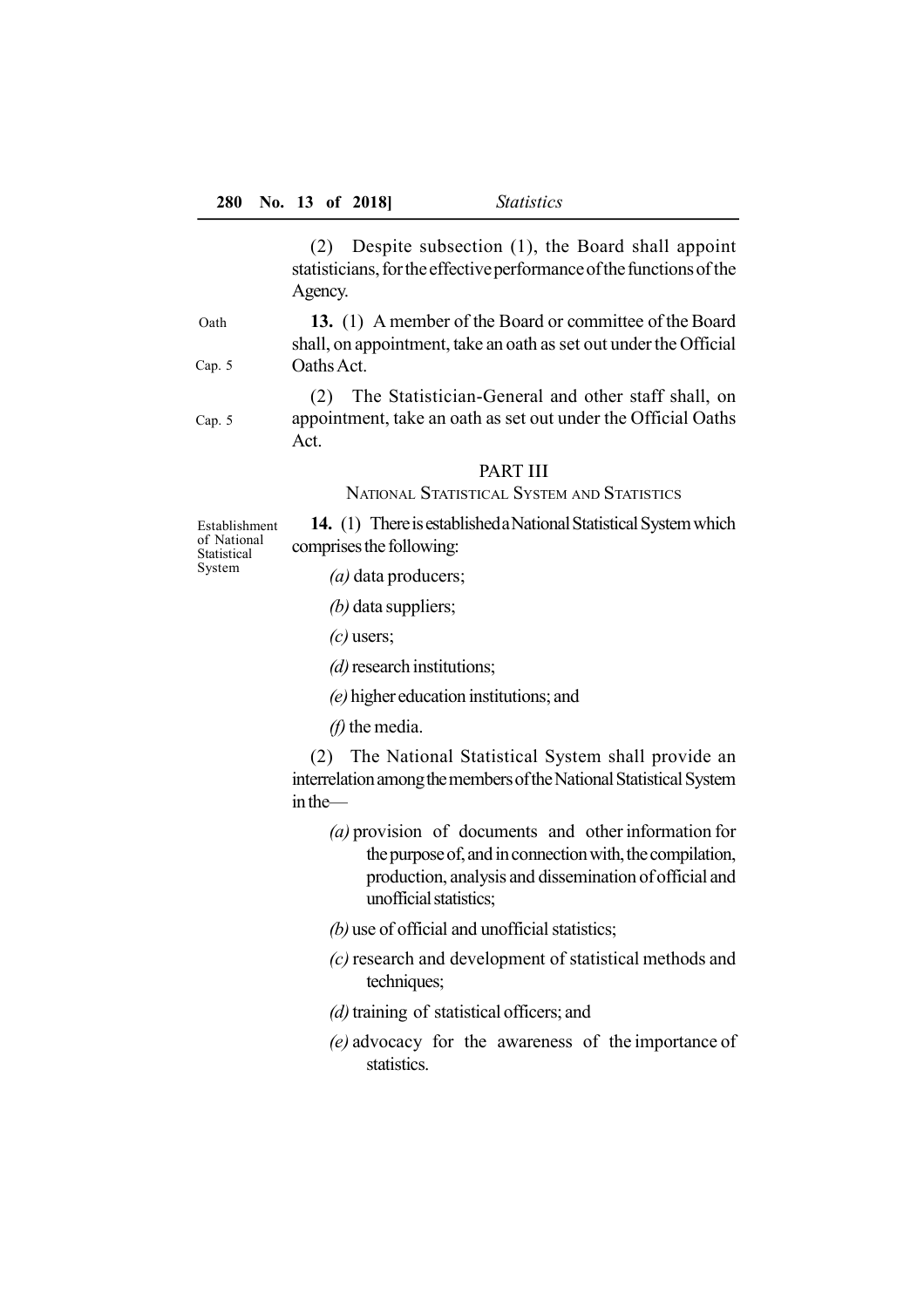**15.** (1) The National Statistical System is responsible for planning, collecting, compiling, producing, analysing and disseminating officialandunofficialstatistics.

(2) The National Statistical System, shall, develop a comprehensive national statistical management information system, along with a sector management information system, to ensure reliable, comprehensive and harmonised statistical information.

(3) The National Statistical System shall—

*(a)* raise public awareness on the importance of statistics;

- *(b)* promote the use of best practices and international standards in statistical production, management and dissemination;
- *(c)*minimiseoverlapsand duplicationinundertakingstatistical collectionssoas to reduce the burden on suppliers of data;
- *(d)* promote the use of statistics at individual, institutional, national and international levels, for evidence-based decision-making, policy making, monitoring and evaluation of policies and programmes; and
- (e) build sustainable capacity for the production and use of statistics in the Republic for planning purposes.

**16.** The Agency shall administer the National Statistical System in a cost-effective and efficient manner in accordance with the principles under section 3, and anyother internationally accepted principles relating to statistics.

**17.** (1) The Agency shall develop a code of practice setting out professional and ethical standards applicable to members of the National Statistical System official and unofficial statistics.

(2) The code of practice to be developed under subsection (1) shall be based on the principles under section 3, and any other internationallyaccepted principles relatingto statistics.

(3) The Agency shall publish the code of practice developed under subsection (1), in the *Gazette*.

Administration of National **Statistical** System

Code of practice

Functions of National Statistical System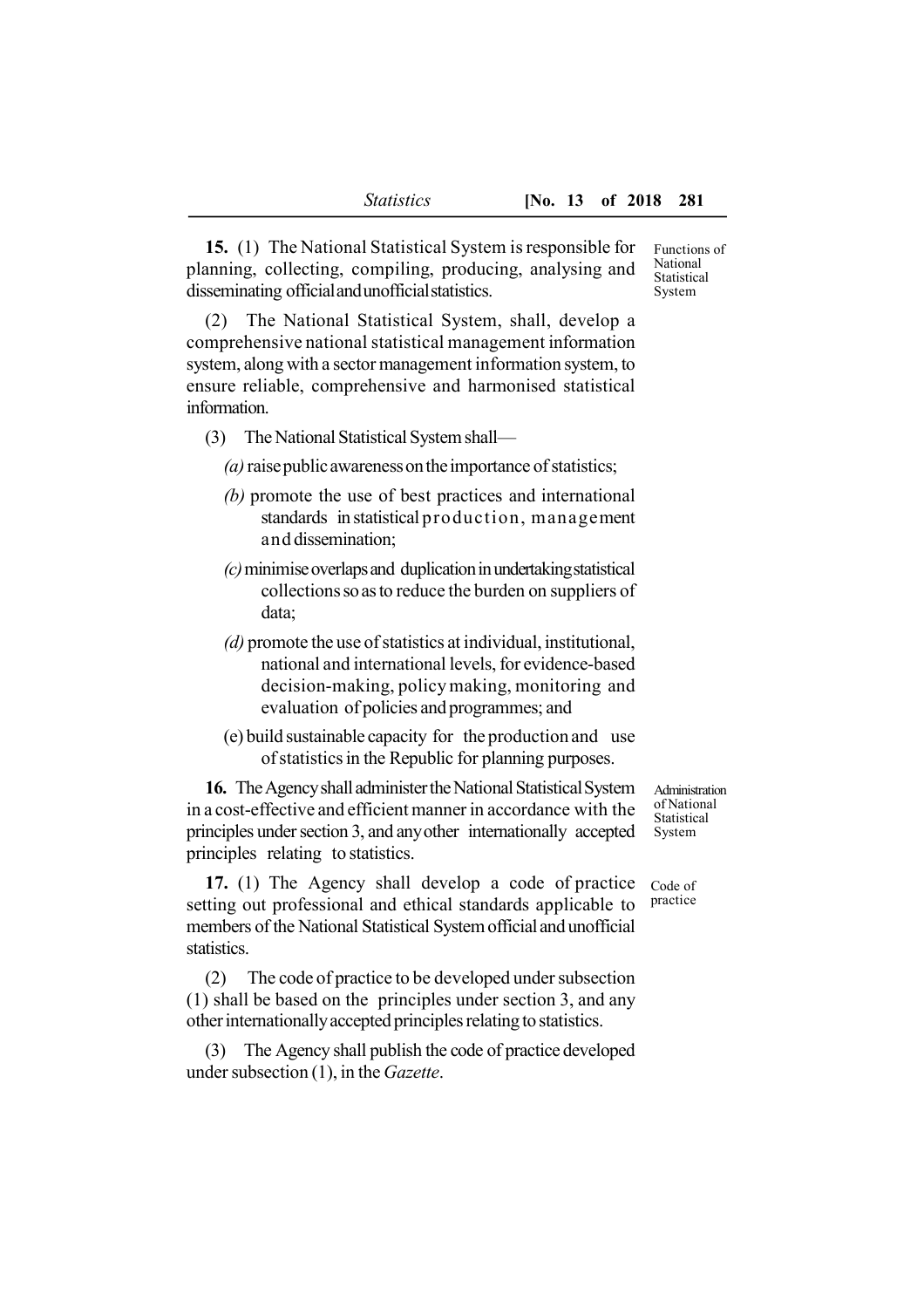(4) Despite the generality of subsection (1), the code of practice shall include—

- $(a)$  ethical and professional standards which are impartial and credible, to be used in the collection, production, analysis and dissemination of statistics:
- *(b)* measures that ensure the optimal quality and comparabilityof official andunofficial statistics; and
- *(c)* measures that minimise duplication in the collection, production, analysis and dissemination of statistics.

**18.** (1) Subject to subsection (2) and the other provisions of this Act, the Agency may commence, vary or discontinue statistical collection.

(2) Despite anything to the contrary in any other written law—

- *(a)* a person shall not authorise the commencement, variation ordiscontinuance of an official statistical collection;
- *(b)* a private body shall not conduct an official statistical collection, other than market research and feasibility studies required for the purposes of market analysis, except with the approval of the Agency and subject to conditions that the Board may impose; and
- *(c)* a person shall conduct an official statistical collection with the approval of the Agency, and subject to conditions that the Board may impose.

(3) The Board may, by notice in the *Gazette* and subject to conditions that it may impose, exempt a person from the application of subsection (2) in anyspecific instance.

(4) Where a person or private body undertakes a statistical collection, in accordance with subsections (2) or (3), that person shall, at the finalisation of the statistical collection, without charge, provide theAgency with the datasets and copies of the report of the statistical collection, including anystatistics produced in the process.

(5) Where a private body proposes to conduct a census or survey at national level, the private body shall, beforeconducting a census or survey for the purpose of producing official statistics furnish particulars of that proposal to the Agency.

Commencement and finalisation of statistical collection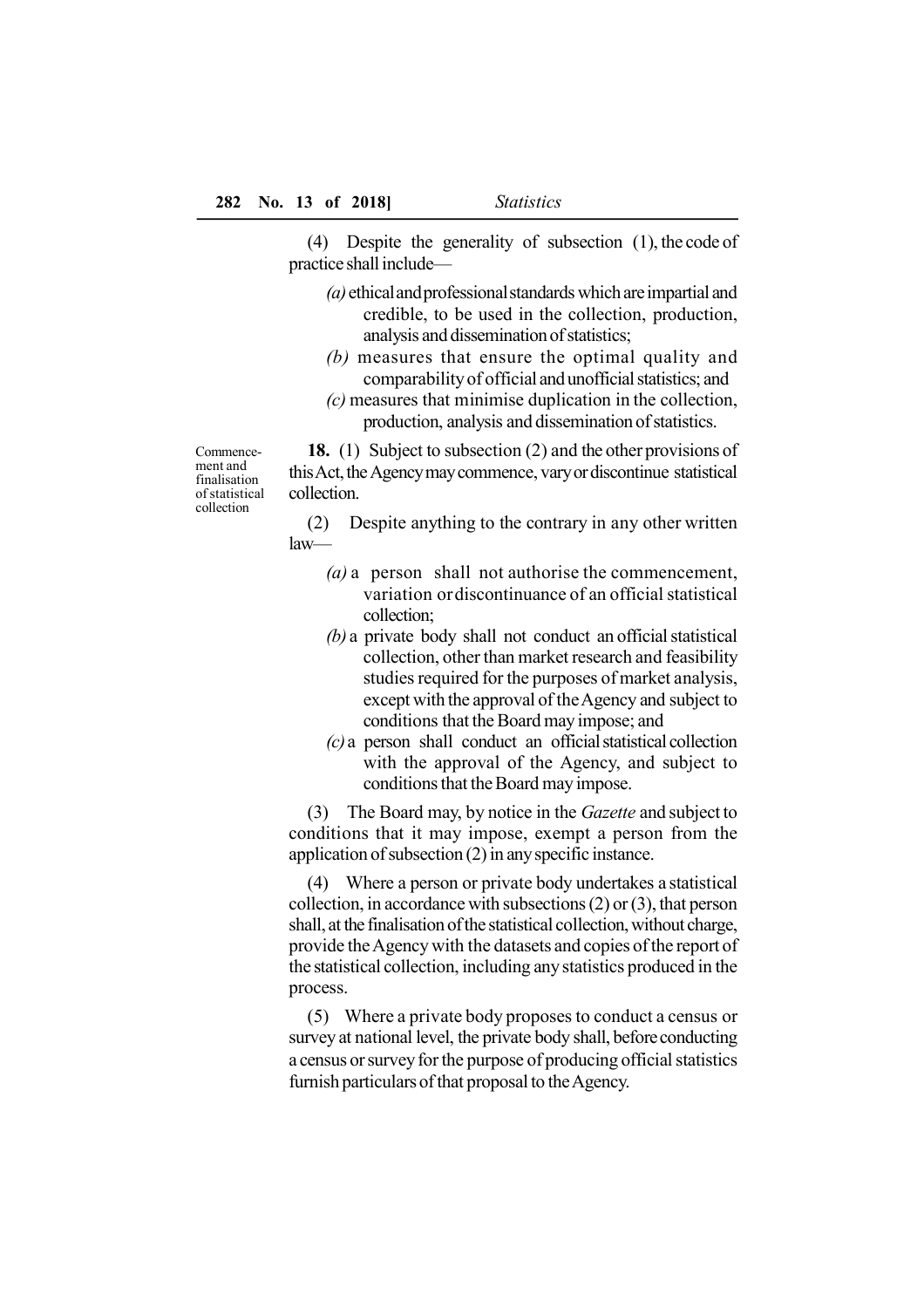(6) TheAgencyshall —

*(a)* consider the proposal within thirty days of receipt; and

*(b)* approve or reject the proposal and notify the private body of its decision.

(7) Where the Agency approves the proposal by a private body, the Agency shall, subject to the approval of the Board, publish in the *Gazette* the findings of the census or survey undertaken bythe private body.

**19.** (1) Subject to subsection (2), the Agency may enter into an agreement with a private body for the collection of official statistics or data which the Agency has authority to collect.

(2) An agreement, under subsection (1), shall be concluded subject to the following conditions:

- *(a)* the collection of statistics shall be undertaken by the Agency, jointly with a private body engaged in collecting statistics;
- *(b)*the statistics collected shall be exchanged between the parties, except information supplied by a respondent that objects to the exchange or sharing of that information bythe parties; and
- *(c)*the private body shall protect confidential information made available to the partiesunder the agreement.

**20.** The Agencymay, bynotice in the*Gazette*, after approval of the Board, issue standards on—

*(a)*statistics relating to—

- (i) the criteria, classification and certification procedures for designation of statistics as official statistics;
- (ii) methodsforconvertingdocuments, information and data into official or other statistics:
- (iii) the manner and nature of documents, information and records required for the collection of official statistics:
- (iv) the procedurefor access, collection and receipt of official statistics;

Agreement on statistical information and data

Standardisation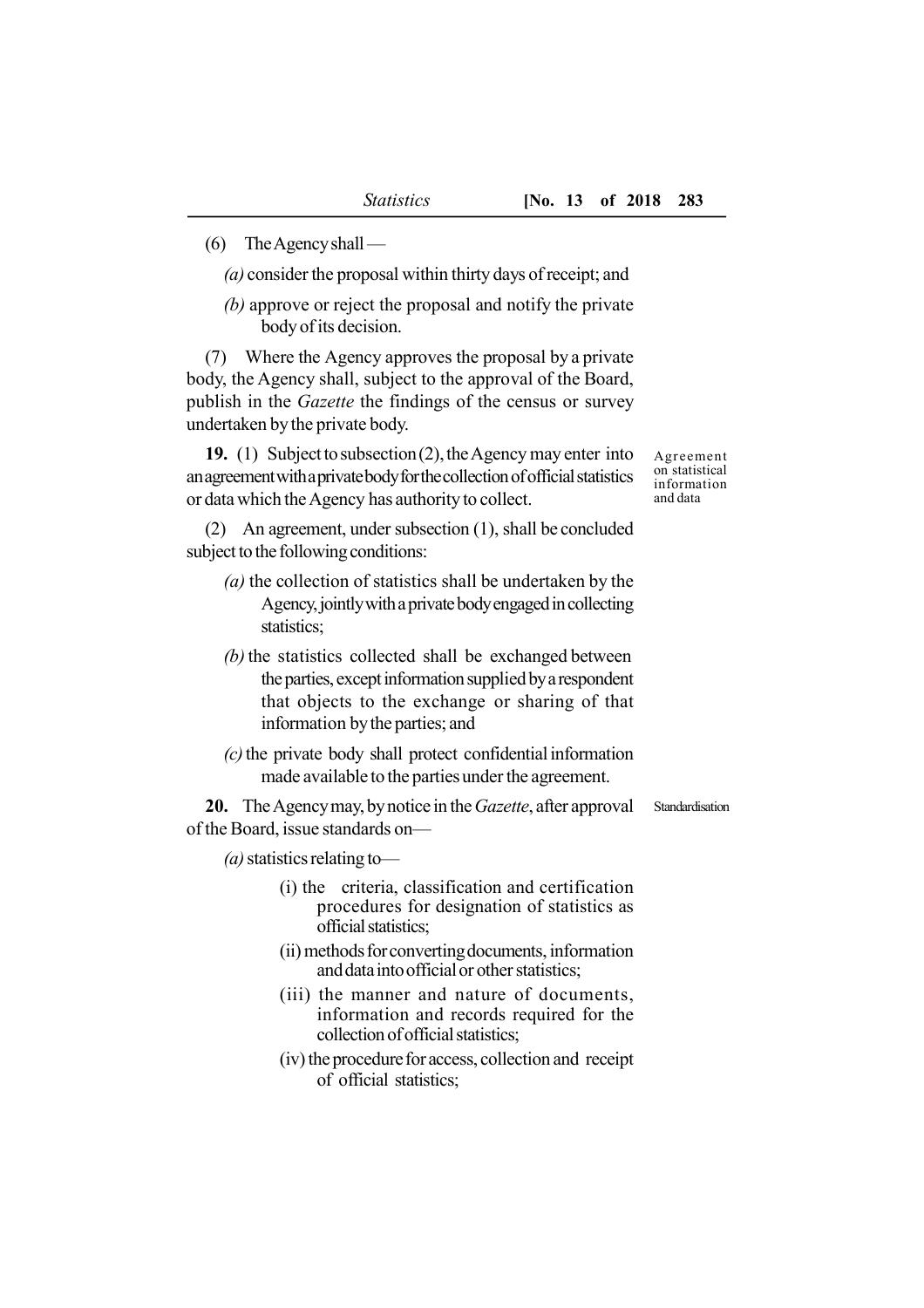- (v) the requirements and protocols for access to micro-data used for research;
- (vi) record-keeping, including the manner in which metadata shall be documented; and
- (vii) any other matter necessary for, or incidental to the collection of statistics; and

#### *(b)*spatial data, in particular—

- (i) the manner and form of capturing spatial data;
- (ii) measures relating to the avoidance of duplication inthecapture ofand safeguarding the integrity of the captured spatial data;
- (iii) the sharing and integration of spatial data;
- (iv) the capture and publication of metadata;
- (v) the manner and refusal of access to, and dissemination of, spatial data;
- (vi) the supply of, and accountability for, spatial data;
- (vii) agreements on the utilisation of spatial data; and
- (viii) maintenance of, and reporting on, spatial data.

Designation of statistics as official statistics

**21.** (1) The Agency may designate, as official statistics, any statistics or class of statistics produced from collections of statistics bythe National Statistical System.

(2) TheAgencyshall,wherestatisticsaredesignated as official statistics, protect the confidentiality and identityof the source of data.

(3) The official statistics referred to in subsection (2) shall be—

*(a)*relevant, accurate, reliable and timely;

*(b)* objective and comprehensive;

*(c)*disseminated impartially;

*(d)* accessible;

 $(e)$  in accordance with appropriate national and international standards and classifications; and

*(f)* disaggregated by important domains.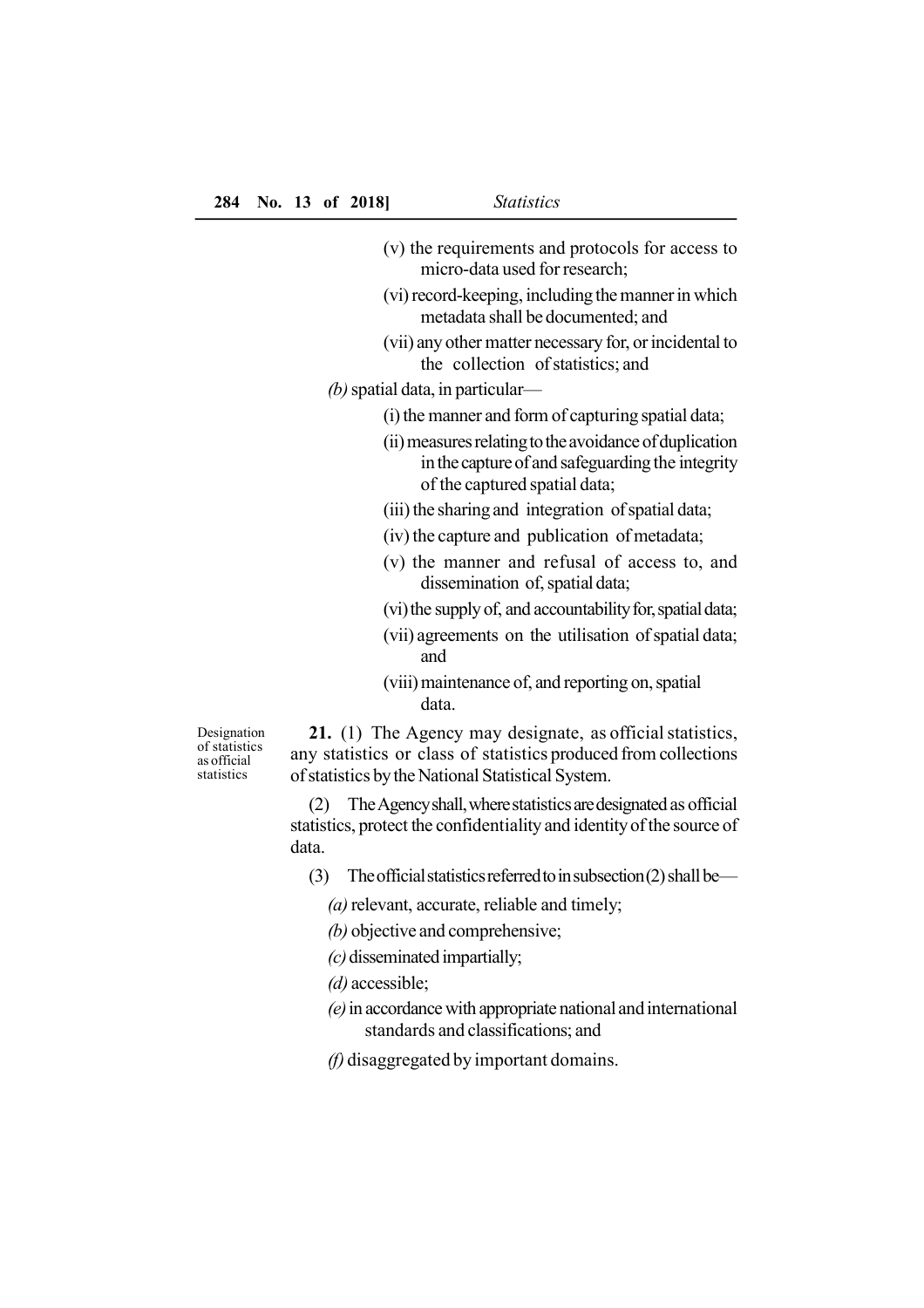(4) A person wishing to publish any official statistics shall, before publication, seek the approval of the Agency.

**22.** (1) Subject tosection7, the Minister may, on the advice of the Board, bystatutory order, declare that a national census be undertaken in the Republic. Census and survey

(2) An order issued in accordance with subsection (1) shall specify—

- *(a)* the date or dates on or between which the national census or survey shall be undertaken;
- *(b)*the information to be obtained in the national census or survey: and
- *(c)*that the Agency may issue, by *Gazette* notice, guidelines on the administrative and technical aspects to be followed when undertaking a national census or survey.
- (3) InthisAct,anationalcensusorsurveydoesnot include
	- *(a)* internal surveys by a private body conducting a census or surveyinvolving a member or stakeholder of that private body;
	- *(b)* market surveys conducted by or on behalf of any person involving consumers or potential consumers of the products or services of that person; and
	- *(c)*surveys by or among other classes of persons, as may be prescribed.

**23.** The Agency may collect in any part of the Republic, official statistics relating to all or any of the matters set out in the Third Schedule. **Statistics** 

**24.** (1) The Agency may, where appropriate, authorise the collection of official statistics and data bythe use of sampling for the matters specified in the Third Schedule, as prescribed. Sampling

(2) The Agency may authorise the use of sampling to test a questionnaire and a statistics procedure before finalisation.

(3) A person selected in a sampling exercise shall fill in a return or answer an inquiry, as the case may be.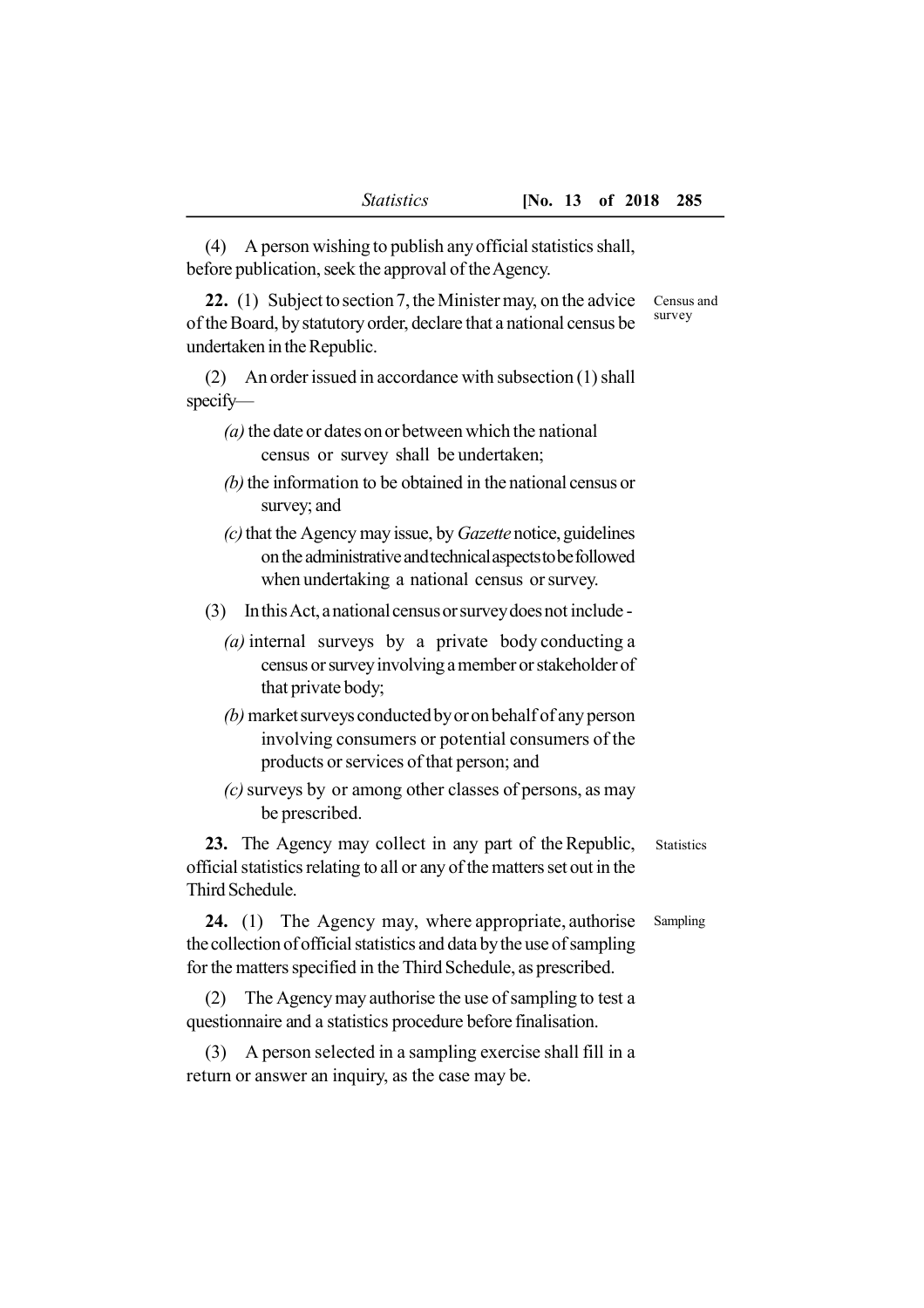Procedure for collecting and processing of statistical data Access to administrative data and metadata

**25.** The Agencyshall ensure that the procedure for collecting and processing of statistics in the National Statistical System provides for the disaggregation of data by important domains.

**26.** (1) A statistical agency shall provide the Agency with administrative data and metadata in their possession for the production of official statistics and assessment of data quality, respectively.

(2) In this section,"administrative data" meansdatacollected by, or on behalf of, a public body other than the Agency for administrative purposes in conformitywith anyother written law.

**Statistics** releases

**27.** (1) The Agency shall prepare a calendar indicating planned dates for the release of official statistics.

(2) The Statistician-General shall notify the public of any variation to the planned dates for release of official statistics.

(3) Where there is a variation to the planned dates referred to under subsection (1), a new date for the release shall be set within reasonable time and made public.

National plan for development of statistics

**28.** (1) The Agency shall, in consultation with relevant stakeholders develop and maintain a national plan for the development of official statistics which shall be intergrated into the national development plan.

(2) A statistical agency shall develop a sector statistics plan in collaboration with theAgency.

#### PART IV

#### GENERAL PROVISIONS

Entry and inspection of premises

**29.** (1) An authorised officer may, with the consent of a person in charge of any land or premises, or with a warrant, at all reasonable times, enter and inspect that land, premises or private dwelling for the purposes of —

*(a)*taking a national census or survey; or

*(b)*statistical collection.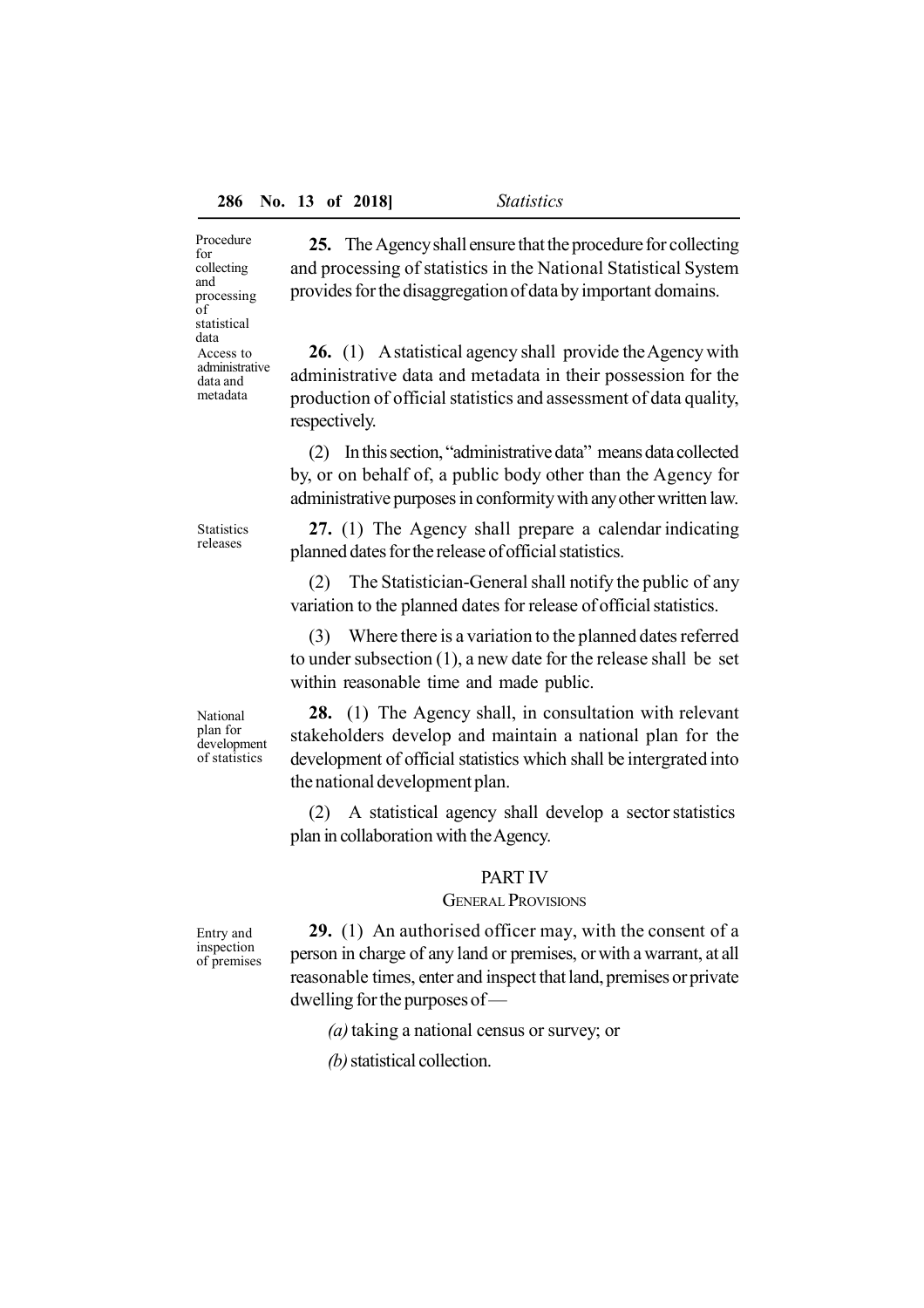(2) The Board shall issue an identity card to an authorised officer, which shall be *prima facie* evidence of the authorised officer's appointment as such.

(3) An authorised officer shall, when exercising a power under thisAct—

- *(a)* be in possession of the identity card referred to in subsection (2); and
- *(b)*show the identitycard to anyperson who requests to see it.

**30.** (1) Except for the purposes of a prosecution for a contravention of a provision of this Act—

Restrictions on disclosure of information

- *(a)* a return made or form or any part of the return or form submitted for the purposes of this Act and an answer given to any question put for the purposes of thisAct; or
- *(b)* a report, abstract or document containing particulars comprised in any return, form or answer and so arranged as to enable identification of the particulars of the respondent by whom or on whose behalf the return was made, form submitted or answer was given;

shall not be published, admitted in evidence or disclosed to any personwhoisnotengagedincarryingoutanyfunctionstipulatedin this Act, except with the written permission of the person by whom oronwhose behalfthereturnwasmade,formsubmittedoranswer was given.

(2) Subsection  $(1)$  shall not apply where a person or business has published any return, answer, report, abstract or document or established a computerised data set for general access.

(3) Nothing in this section shall prevent or restrict the publication of any report, abstract or document without the consent, referred to in subsection (1), where the particulars contained therein, relate to a person who, or business which, is the only person or business within its particular sphere of activities, and the particulars published do not render possible the identification of the costs of production, capital employed or profits arising in the undertaking or business.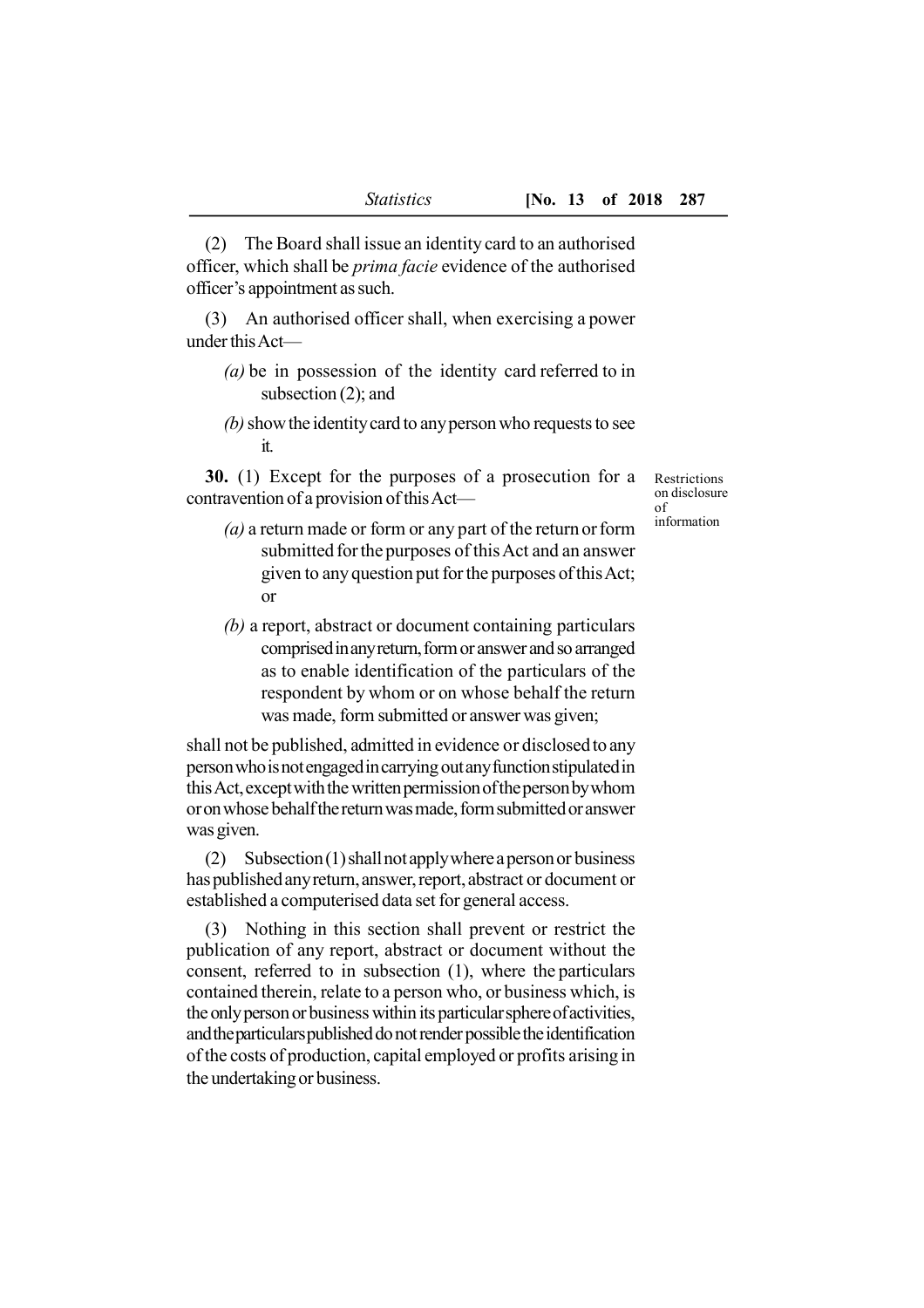(4) Despite the restrictions in subsection (1), the Agency may release unit records on electronic media, with all identifications removed, if the Statistician- General —

- *(a)*is satisfied that the unit records so released shall be used for genuine purposes of research;
- *(b)* obtains from the recipient of the records a written undertaking that the records shall not be released to any other person without the written consent of the Statistician-General;
- *(c)* obtains from the recipient a written undertaking to make available a copy of the research findings to the Agency; or
- *(d)*is satisfied that the individual unit records cannot be identified as relating to any particular person, undertaking or business.

Misuse of statistical data

**31.** (1) A person commits an offence if that person—

- *(a)* directly or indirectly uses for personal gain, information obtained in the course of an engagement which might exert an influence on or affect the market value of any share, property, product or article and who, before that information is made public, directly or indirectly uses that information for personal gain;
- *(b)*without lawful authority, publishes or communicatesto any person, other than in the ordinary course of that person's engagement, anyinformation acquired in the course of the engagement; or
- *(c)* knowingly compiles for publication anyfalse statistics.

(2) A person convicted of an offence under subsection  $(1)$  is liable to a fine not exceeding fifty thousand penalty units or imprisonment for a term not exceeding six months, or to both.

**32.** Aperson required to supplyparticulars to the Statistician-General shall do so in the prescribed manner and form within the period as may be determined by the Agency, or an authorised officer for purposes of this Act.

**33.** Without prejudice to any other law relating to the service of a document, a document to be served on the Agency may be served by leaving it at the registered office of the Agency.

Power to obtain particulars

Service of document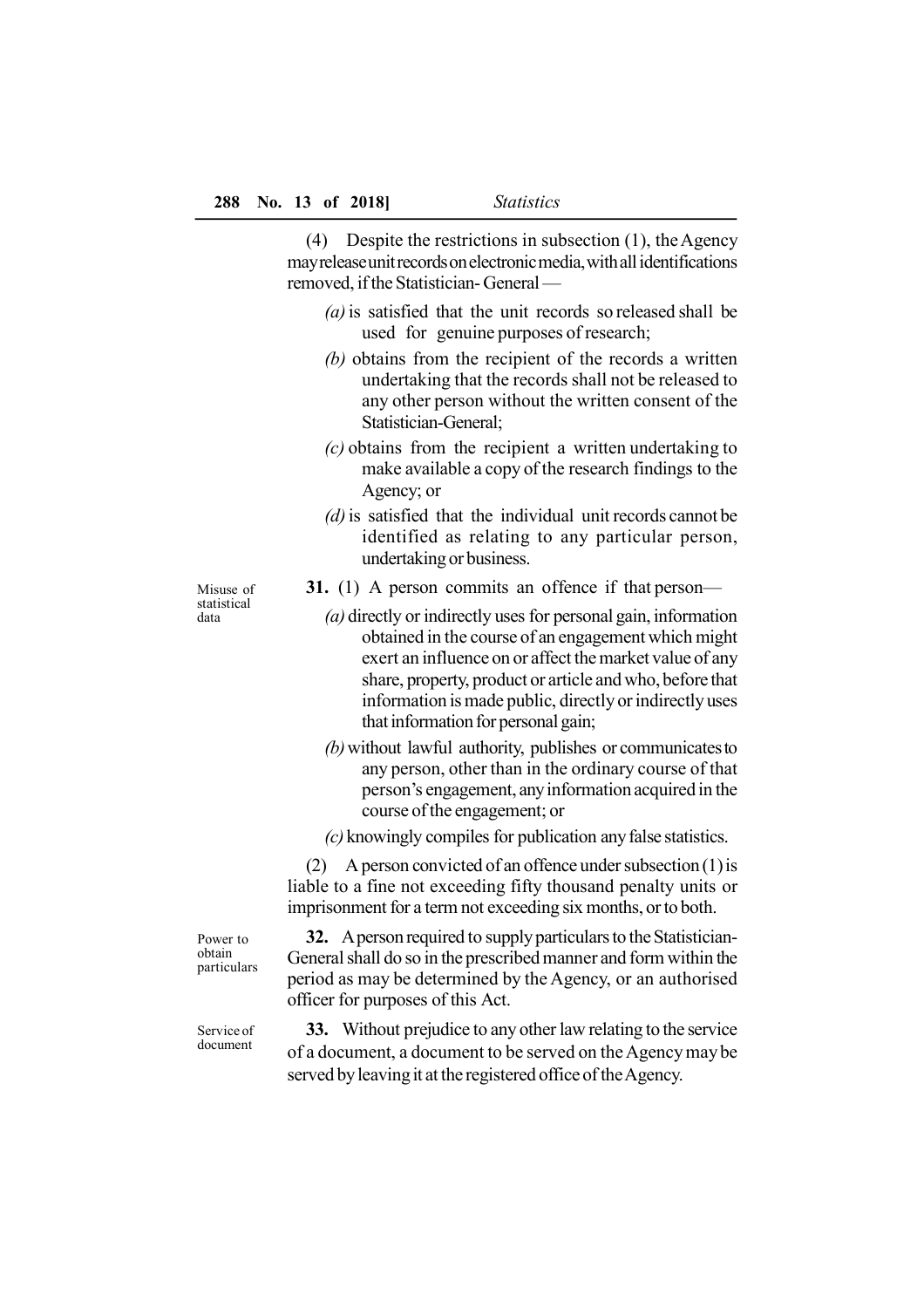**34.** (1) The Agency may issue a directive to a person or private body for non-compliance with the provisions of thisAct.

(2) A directive issued in accordance with subsection  $(1)$ , may require a person to submit a written report in response to the Agency's directive within a period specified in the directive.

(3) The directive issued in accordance with subsection (1) shall clearlystate—

- *(a)* who it is addressed to;
- *(b)* the issues to be addressed;
- *(c)*supporting documents;
- *(d)*the provisions of this Act or any other written law that has been contravened;
- *(e)*the details of the contravention;
- *(f)* the enforcement measures that the Statistician-General intends to impose in the event of continued contravention of this Act or the directive;
- *(g)* the form and time frame for submission of the report; and
- *(h)* the address where the report shall be submitted.

(4) A person who fails to comply with a directive issued under this section is liable to pay an administrative penalty.

**35.** Where an offence under this Act is committed by a body corporate or unincorporate body, with the knowledge, consent or connivance of the director, manager or shareholder, that director, shareholder or manager of the body corporate or unincorporate body commits an offence and is liable, on conviction, to the penalty or term of imprisonment specified for the offence.

**36.** (1) A person commits an offence if that person—

*(a)* hindersorobstructsanauthorisedofficer in the exercise of any of the powers or the discharge of any of the functions under this Act;

*(b)*fails to—

- (i)dulycompleteanyreturn,form,orotherdocument lawfully left with, or sent to, the person;
- (ii) transmit or deliver in accordance with directions that may be contained therein or given by an authorised officer that return, form or other document, dulycompleted; or

Offences by principal officer of body corporate or unincorporate body

General offences

**Directives** for noncompliance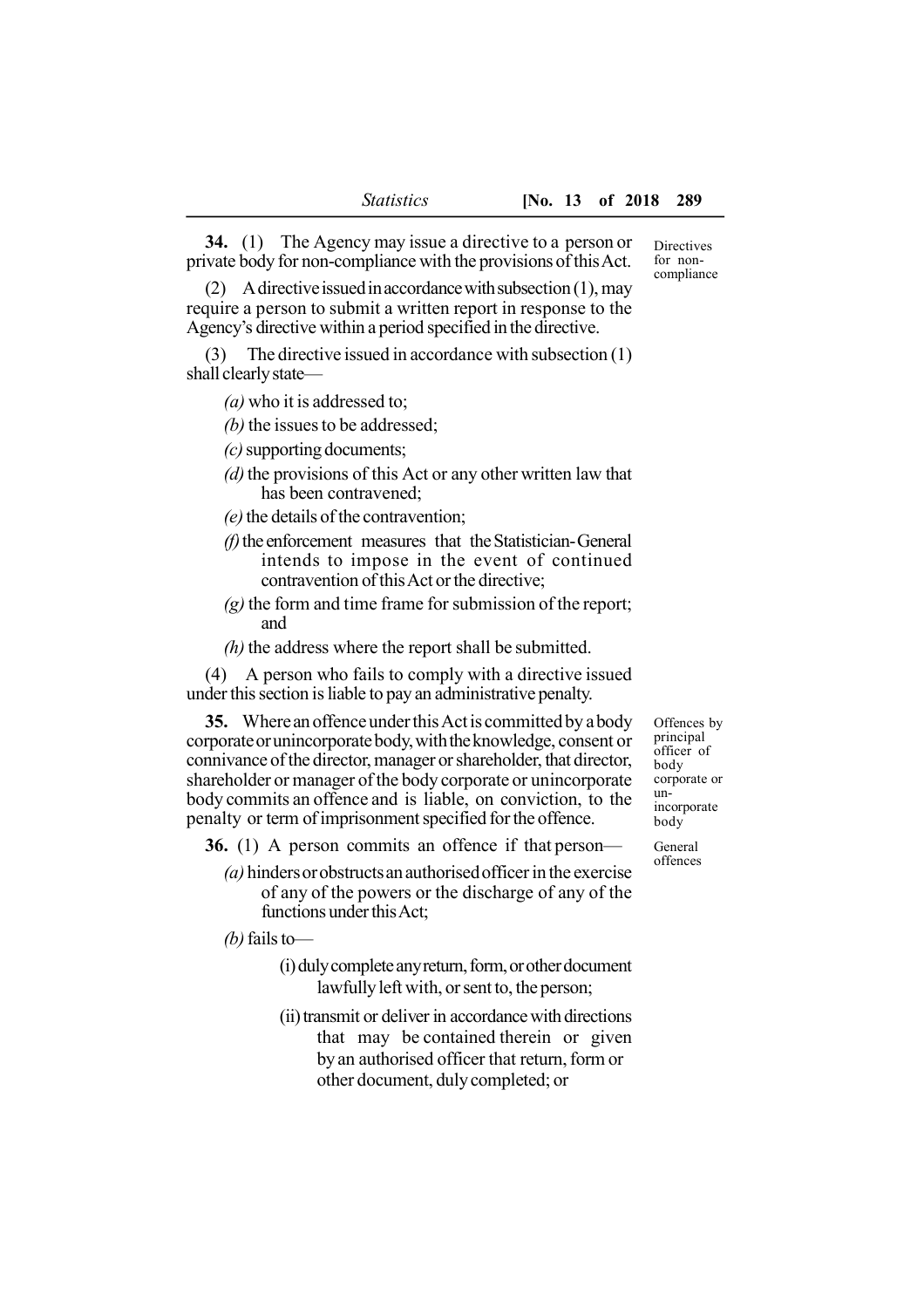- (iii) answer any questions lawfully asked by an authorised officer;
- *(c)* knowinglymakes anystatement which is untrue in any material particular in any return, form, or other document submitted in accordance with this Act or in an answer made to an authorised officer for the purposes of this Act;
- *(d)* unreasonablydelays or withholds information; or
- *(e)* conceals or falsifies records.

(2) A person convicted of an offence under subsection (1) is liable to a fine not exceeding one hundred thousand penaltyunits, or to imprisonment for a term not exceeding one year, or to both.

General penalty

Administrative penalty

**37.** ApersonwhocontravenesaprovisionofthisAct forwhich a specific penaltyis not provided is liable to a fine not exceeding fifty thousand penalty units, or to imprisonment for a term not exceeding six months, or to both.

**38.** (1) The Agency may impose an administrative penalty on a person for a failure to comply with this Act which is not an offence.

(2) An administrative penalty, referred to in subsection (1), shall not exceed the amount prescribed by the Minister for each dayduringwhich such failure continues.

(3) An administrative penalty, imposed in accordance with subsection (1), is payable to the Agency within the period specified by the Agency.

(4) If any person fails to pay an administrative penalty, within the period specified in subsection  $(3)$ , the Agency may, by way of civil action in a competent court, recover the amount of the administrative penalty from that person as an amount due and owing to the Agency.

Regulations

Repeal of Cap. 127 and Cap. 229

**39.** The Minister may, by statutory instrument, make regulations for anything required to be prescribed under this Act and for the better carrying out of the provisions of thisAct.

**40.** The Census and Statistics Act, 1955 and theAgricultural StatisticsAct, 1964 are repealed.

Savings and transitional provisions

**41.** The savings and transitional provisions set out in the Second Schedule apply for purposes of this Act.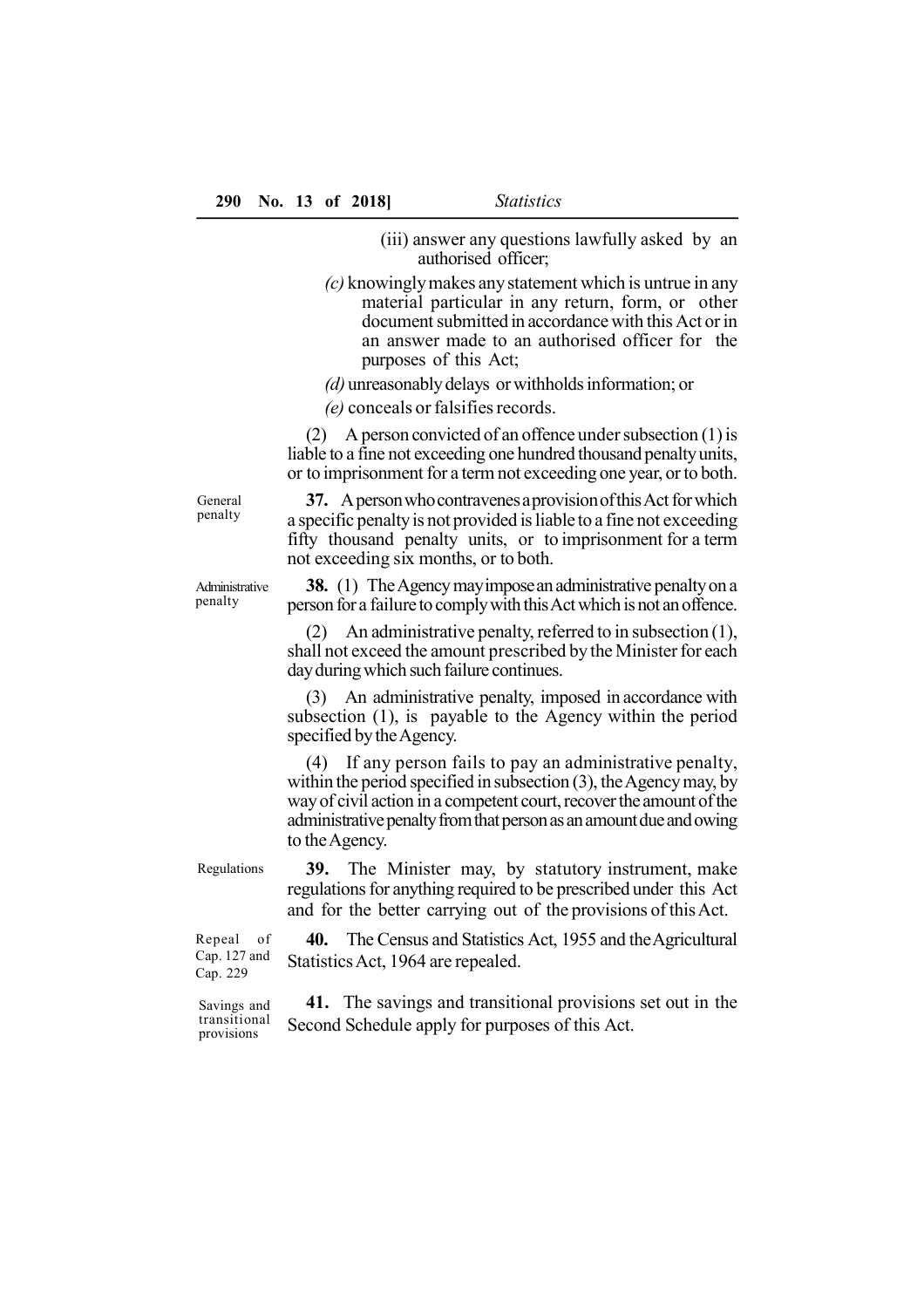#### FIRST SCHEDULE (*Sections* 5 (2) and 8 (6))

#### PART I

#### ADMINISTRATION OF AGENCY AND BOARD

**1.** (1) A member of the Board shall hold office for a term of three years and may be re-appointed for a further term of three years on terms and conditions that may be specified in the instrument of appointment but shall not successivelyhold office for more than twoterms.

(2) On the expiration of the term for which a member is appointed, the member shall continue to hold office until another member is appointed, but in no case shall any extension of the period exceed three months.

(3) The office of a member shall be vacant —

*(a)* on that member's death;

*(b)*if the member is adjudged bankrupt;

- *(c)* if the member is absent from three consecutive meetings of the Board, of which the member has had notice, without the prior approval of the Board;
- *(d)* on the resignation of the member given in writing to the Minister;
- *(e)*if themember becomes mentally orphysicallyincapable of performing the duties of a member;
- $(f)$  if the member is removed from the Board by the Minister;
- *(g)*is convicted of an offence under this Act or any written law and has been sentenced to imprisonment for a period not exceedingsix months without the option of a fine; or
- *(h)*if a member ceases to be an employee of the institution that nominated or appointed that member to sit on the Board.

(4) Where there is a vacancy in the membership of the Board, before the expiry of the term of office, the Minister shall appoint another person to replace the member but that person shall only hold office for the remainder of the term.

Tenure of office for members and vacancy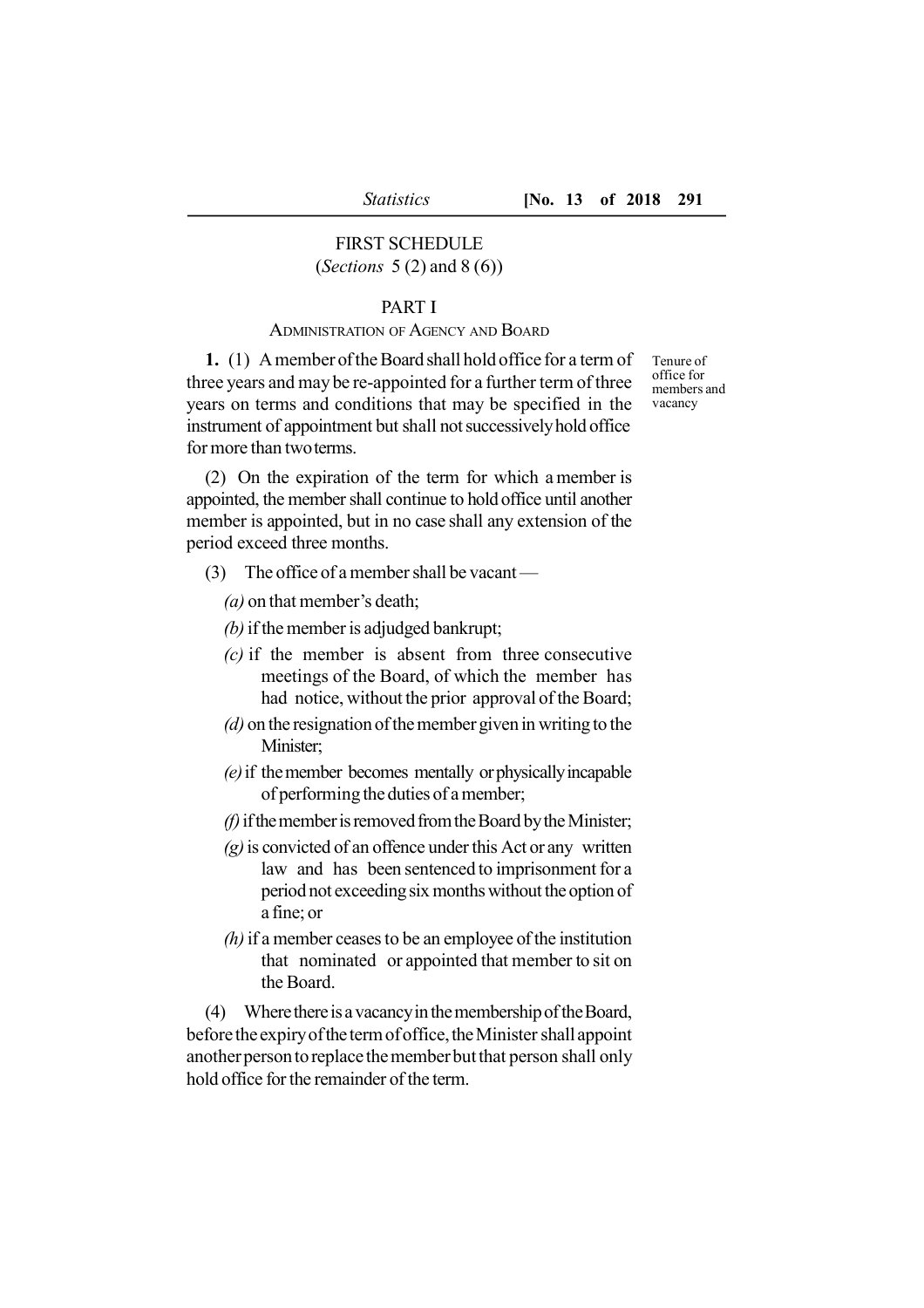Proceedings of Board

**2.** (1) Subject to this Act, the Board may regulate its own procedure.

(2) The Board shall meet at least once every three months at a place that the Board may determine.

(3) On givingnoticeofnot lessthan fourteen days, a meeting of the Board maybe called bythe Chairperson and shall becalled if not less than one third of the members so request in writing, except that if the urgency of a particular matter does not permit the giving of notice, a special meeting may be called on giving shorter notice.

(4) The quorum of the Board at any meeting shall be five members.

- (5) There shall preside at a meeting of the Board—
	- *(a)*the Chairperson;
	- *(b)* in the absence of the Chairperson, the Vice-Chairperson; or
	- *(c)* in the absence of the Chairperson and the Vice-Chairperson, a member elected from among the members present at the meeting for the purpose of that meeting.

(6) A decision of the Board on any question shall be by a majority of members present and voting at the meeting and, in the event of an equality of votes, the person presiding at the meeting shall have, in addition to a deliberative vote, a casting vote.

(7) The Board mayinvite anyperson, includingan observer, whose presence, in its opinion, is desirable to attend and participate in the deliberation of a meeting of the Board, but that person or observer shall have no vote.

(8) The validity of any proceedings, act or decision of the Board shall not be affected by any vacancy in the membership of the Board or any defect in the appointment of anymember or by reason that any person not entitled to do so, took part in the proceedings.

(9) The Board shall cause minutes to be kept of the proceedings of every meeting of the Board and anycommittee of the Board.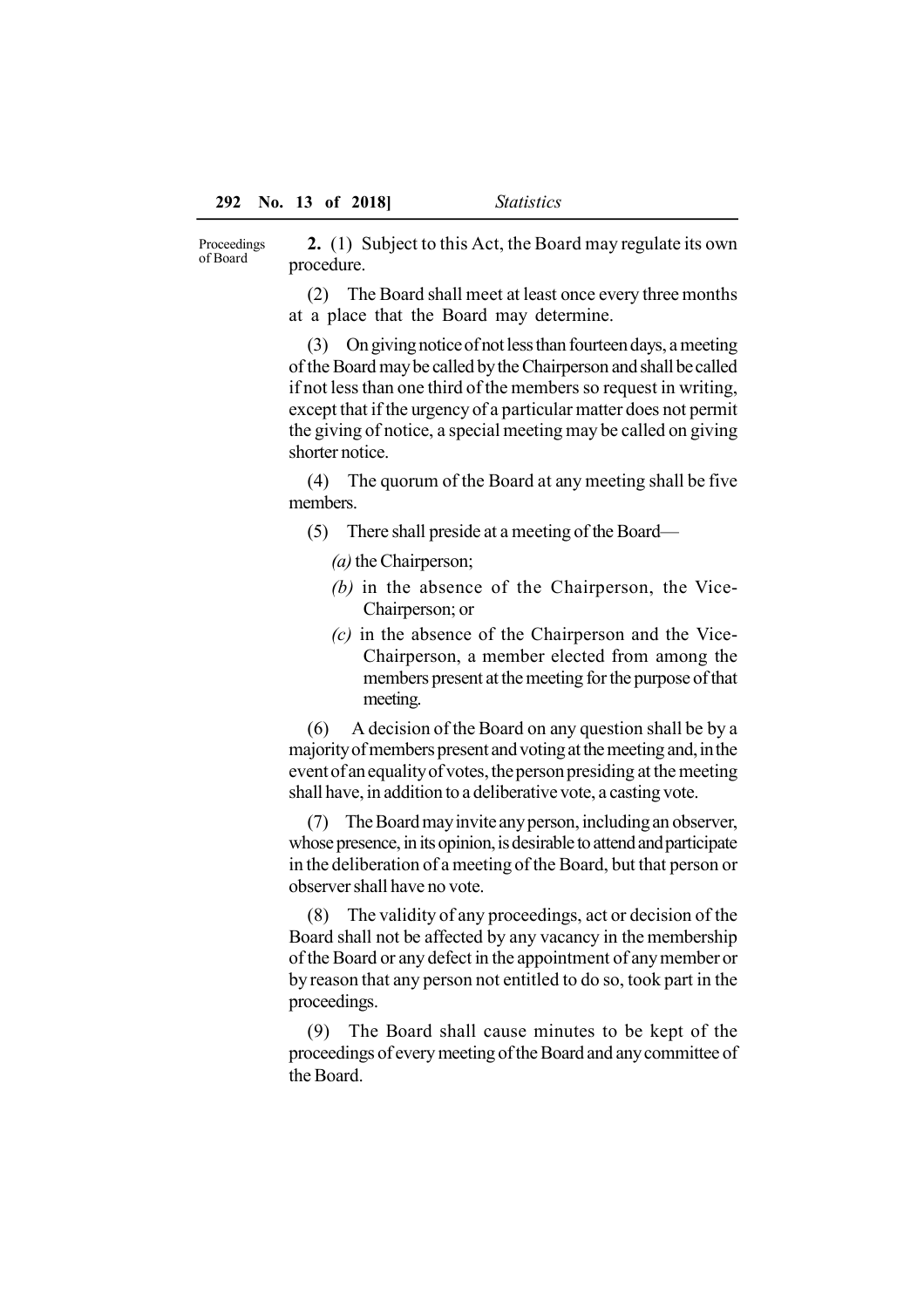Committees

**3.** (1) The Board may, for the purpose of exercising its powers and the effective and efficient performance of the functions of theAgency, constitute committees and delegate to the committees functions of the Agency that it considers necessary.

(2) The Board may appoint, as members of a committee, personswhoareorarenotmembersoftheBoard andthose persons shall hold office for a period that the Board maydetermine.

(3) A committee shall have the power to invite any person whose presence, in its opinion, is desirable to attend and participate in the deliberations of the meeting of the committee but that person shall have no vote.

(4) Apersonpresidingatameetingofacommitteeshall cause a record to be kept of the proceedings of the meeting and shall cause to be submitted to the Board, as soon as possible after a meeting of the committee, that record.

(5) Subject to any specific or general direction of the Board and the other provisions of this section a committee mayregulate its own procedure at meetings.

relates to, and which has come to that person's knowledge in

the course of, that person's duties under this Act.

| 4. A member of the Board or any committee of the Board<br>shall be paid allowances that the Emoluments Commission may<br>determine.                                                                                                                                                                                                                                                                                                                                                                                                                                              | Allowances                                                                |
|----------------------------------------------------------------------------------------------------------------------------------------------------------------------------------------------------------------------------------------------------------------------------------------------------------------------------------------------------------------------------------------------------------------------------------------------------------------------------------------------------------------------------------------------------------------------------------|---------------------------------------------------------------------------|
| 5. (1) If any person is present at a meeting of the Board or a<br>committee of the Board at which any matter, in which that person<br>or any member of the persons immediate family is directly or<br>indirectly interested in a private capacity, is the subject of<br>consideration, that person shall, as soon as practicable after the<br>commencement of the meeting disclose that interest and shall not,<br>unless the Board or the committee otherwise directs, take part in<br>any consideration or discussion of, or vote on, any question relating<br>to that matter. | Disclosure of<br>interest                                                 |
| A disclosure of interest made in accordance with this<br>(2)<br>paragraph shall be recorded in the minutes of the meeting at<br>which the disclosure is made.                                                                                                                                                                                                                                                                                                                                                                                                                    |                                                                           |
| <b>6.</b> (1) A person shall not, without the consent in writing given<br>by or on behalf of the Board or as otherwise permitted by any<br>written law, publish or disclose to any unauthorised person,<br>otherwise than in the course of that person's duties, the contents<br>of any document, communication or information whatsoever, which                                                                                                                                                                                                                                 | Prohibition<br>of<br>publication<br>or<br>disclosure<br>of<br>information |

information to unauthorised person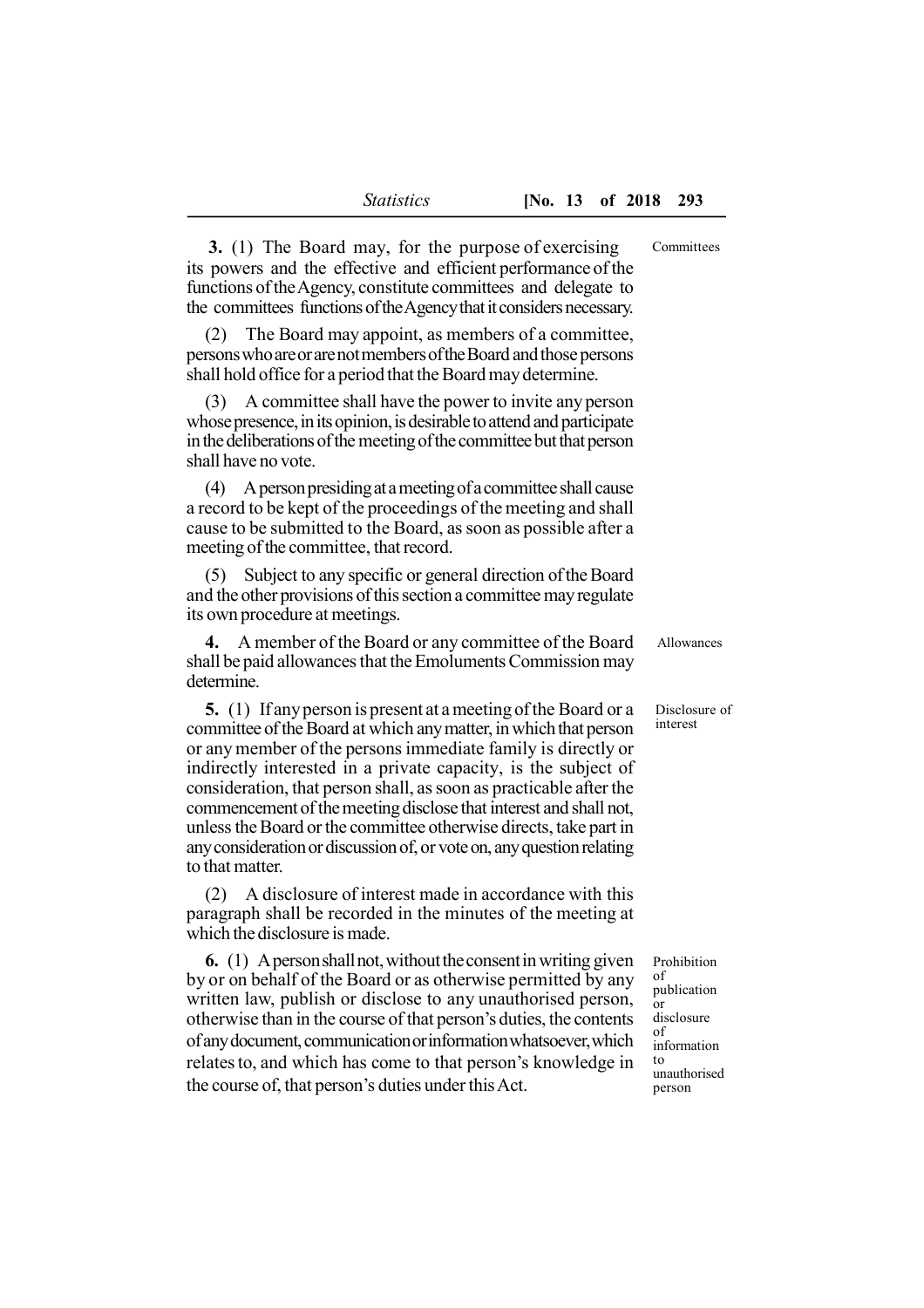(2) A person who contravenes subparagraph (1) commits an offence and is liable, on conviction, to a fine not exceeding two hundred thousand penalty units or to both.

(3) Apersonwho,havinginformationwhichtotheknowledge ofthat personhas beenpublished or disclosed in contravention of subparagraph (1), unlawfully publishes or communicates that information to any other person, that person commits an offence and is liable, on conviction, to a finenotexceedingtwohundred thousand penalty units or to imprisonment for a term not exceeding two years, or to both.

 $(4)$  Nothing in this paragraph shall be interpreted to prohibit thepublicationanddisseminationofafinaldecision of the Board.

Immunity of member, committee and employee

**7.** An action or other proceedingshall not lie or be instituted against amember, acommittee or amemberofstaffoftheAgency, for or in respect of anyact or thing done or omitted to be done in good faith in the exercise or performance, of any of the powers, functions or duties conferred under this Act.

#### PART II

#### FINANCIAL PROVISIONS

Funds of Agency

**8.** (1) The funds of the Agency shall consist of such moneys as may—

- *(a)* be appropriated to theAgency by Parliament for the purposes of the Agency;
- *(b)* be paid to the Agency by way of grants or donations:
- *(c)* be obtained through sale of publications; and
- *(d)* otherwise vest in or accrue to the Agency.

(2) The Agency may accept moneys by way of grants or donations from any source in Zambia and, subject to the approval of the Minister, from any source outside Zambia.

- (3) There shall be paid from the funds of theAgency—
	- *(a)* salaries, allowances, loans, gratuities and pensions of the staff of the Agency;
	- *(b)* such reasonable travelling and subsistence allowances for members and members of a committee, when engaged on the business of the Agency and at such rates as the Emolument Commission maydetermine; and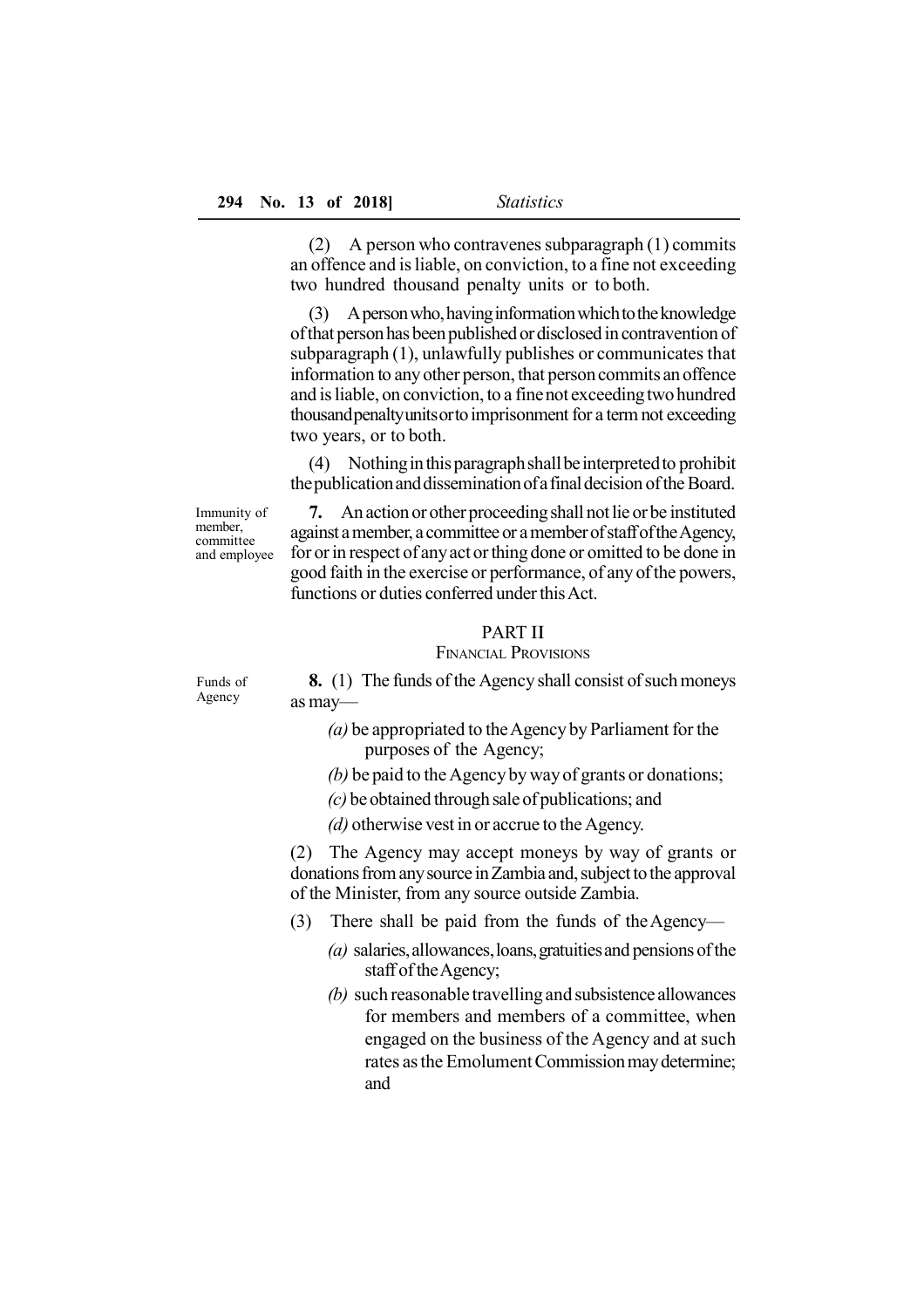*(c)* any other expenses incurred by theAgencyin carrying out its functions under thisAct.

(4) The Board may, after the approval of the Minister, invest in such manner as it thinks fit such of the Agency's funds as it does not immediately require for the discharge of the Agency's functions.

**9.** The financial year of the Agency shall be the period of twelve months ending on 31st December of each year. Financial year

**10.** (1) The Board shall cause to be kept proper books of account and other records relating to the accounts of the Agency. Accounts

(2) The accounts of theAgency shall be audited annuallyby the Auditor-General or an auditor appointed by the Auditor-General.

(3) TheAuditor-General's fees shall be paid by theAgency.

| 11. (1) As soon as practicable, but not later than ninety days<br>after the end of the financial year, the Board shall submit to the<br>Minister a report concerning the Agency's activities during the | Annual<br>report |
|---------------------------------------------------------------------------------------------------------------------------------------------------------------------------------------------------------|------------------|
| financial year.                                                                                                                                                                                         |                  |

(2) The report, referred to in subparagraph (1), shall include information on the financial affairs of the Agency and there shall be appended to the report—

*(a)* an audited statement of financial position;

*(b)* an audited statement of comprehensive income and expenditure; and

*(c)*such other information as the Minister mayrequire.

(3) The Minister shall, not later than seven days after the first sitting of the National Assembly next after receipt of the report referred to in subparagraph (1), lay the report before the National Assembly.

**12.** (1) There is established a National Statistics Development Fund.

National **Statistics** Development Fund

(2) TheFundshallbeusedtoprovidesupportto the operations of the Agencyand the National Statistical System and for other purposes related to the development and promotion of statistics that the Board shall determine.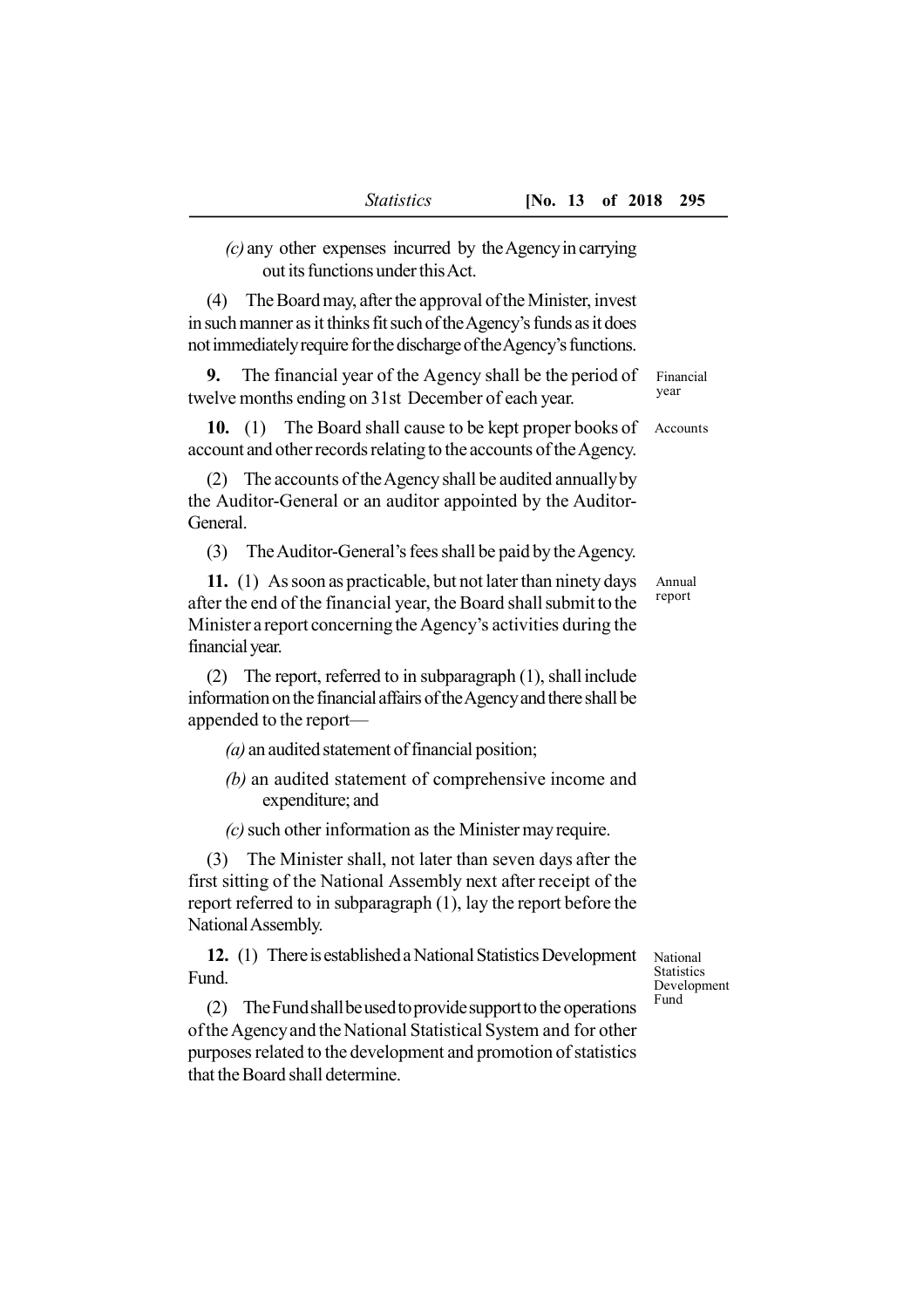- (3) The Fund shall consist of monies that maybe—
	- *(a)* appropriated by Parliament for the purposes of the Fund;
	- *(b)* received by the Fund from donations, grants and bequests from whatever source; and
	- *(c)* payable to the Fund by or under any other written law.

Administration of Fund and accounts

**13.** (1) The Fund shall vest in the Agency and be administered in accordance with guidelines issued by the Board.

(2) The Board shall ensure prudent controls are established for the Fund, especiallyrelating to—

- $(a)$  fiscal controls and accounting procedures governing the Fund;
- *(b)* reporting procedures for matters relating to the Fund; and
- *(c)*investment of the monies of the Fund.

(3) The Fund shall be administered by the Statistician-General.

(4) The Board shall cause to be kept proper books of account and other records relating to the account of the Fund.

(5) The Fund shall be audited annually by the Auditor-General.

Financial year, annual accounts and audit

**14.** (1) As soon as practicable, but not later that ninety days after the end of the financial year, the Board shall submit to the Minister a report concerning the activities relating to the Fund during the financial year.

(2) The report referred to in subparagraph (1) shall include information on the financial affairs of the Fund and there shall be appended to the report—

*(a)* an audited statement of financial position;

- *(b)* an audited statement of comprehensive income; and
- *(c)* other information that the Minister responsible for finance mayrequire.

(3) The Minister shall, not later than seven days after the first sitting of the National Assembly next after receipt of the report referred to in subparagraph (1), lay the report before the National Assembly.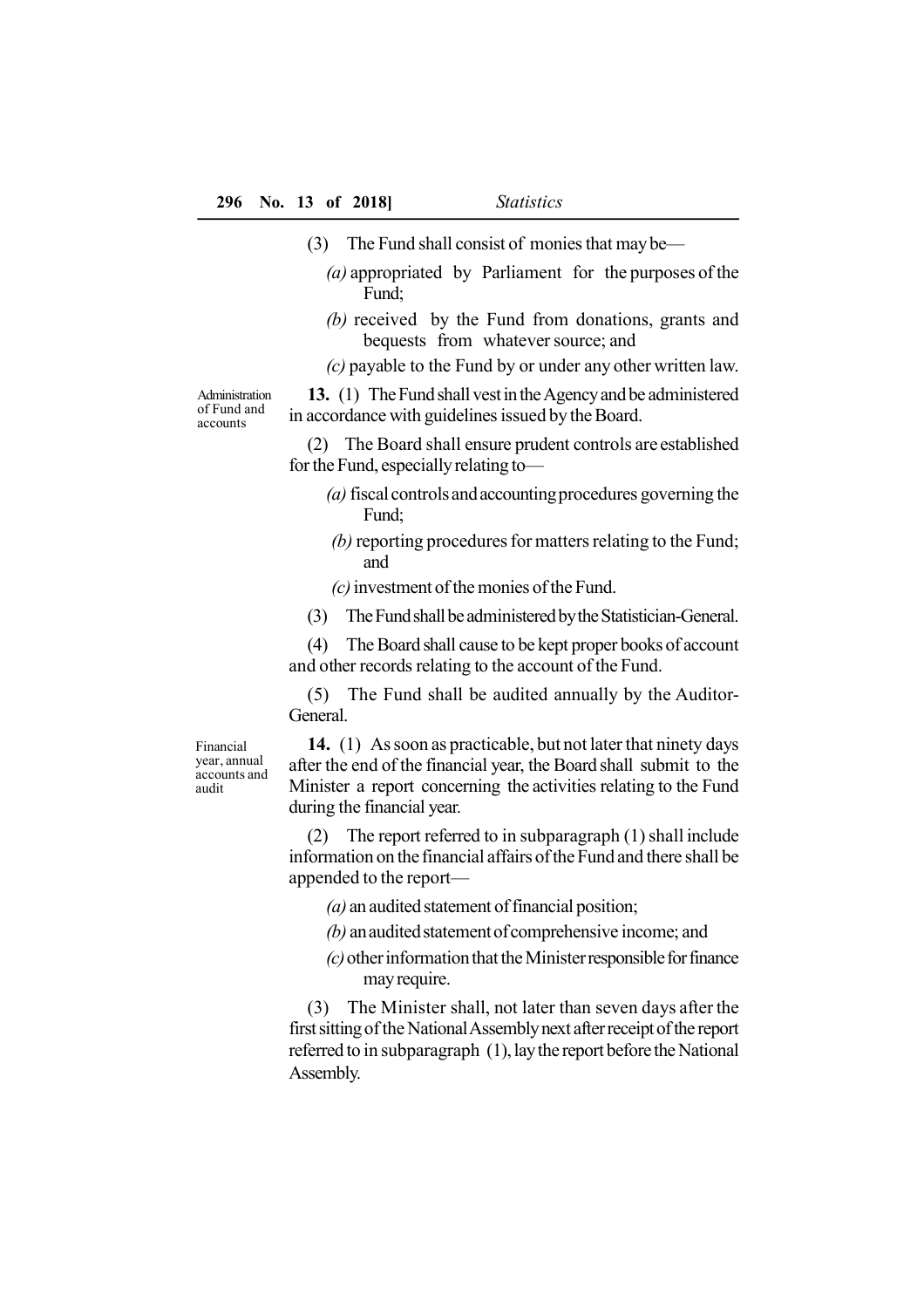## SECOND SCHEDULE (*Section* 41)

### SAVINGS AND TRANSITIONAL PROVISIONS

Transitional provisions

**1.** (1) On or after the commencement of thisAct, there shall be transferred to, vest in and subsist against the Agencyby virtue of this Act and without further assurance, assets, rights, liabilities and obligations that the Minister may determine which immediatelybeforethatdate were the assets, rights, liabilities and obligations of the Central Statistical Office which are necessary for performance of the Agency's functions under this Act.

(2) Subject to subparagraph (1), every deed, bond and agreement, other than an agreement for personnel service, to which the Central Statistical Office was a partyimmediately before the commencement of thisAct whether or not of a nature that rights, liabilities and obligations could be assigned shall, unless its subject matter or terms make it impossible that it should have effect as modified, as provided under this subparagraph, have effect as if —

*(a)* the Agency had been party to it;

- *(b)* for any reference to the Central Statistical Office there was substituted, with respect to anything falling to be done on or after the commencement of this Act, a reference to theAgency; or
- *(c)*for any reference to any officer of the Central Statistical Office, not being a party to it and beneficially interested, therewere substituted, as respect anything falling to be done on or after the commencement of this Act, a reference to that officer of theAgency that it shall designate.

(3) Where under this Act, any assets, rights, liabilities and obligations of the Central Statistical Office are deemed to be transferred to the Agency in respect of which transfer a written law provides for registration, the Agency shall make an application, in writing, to the appropriate registration authority for registration of the transfer.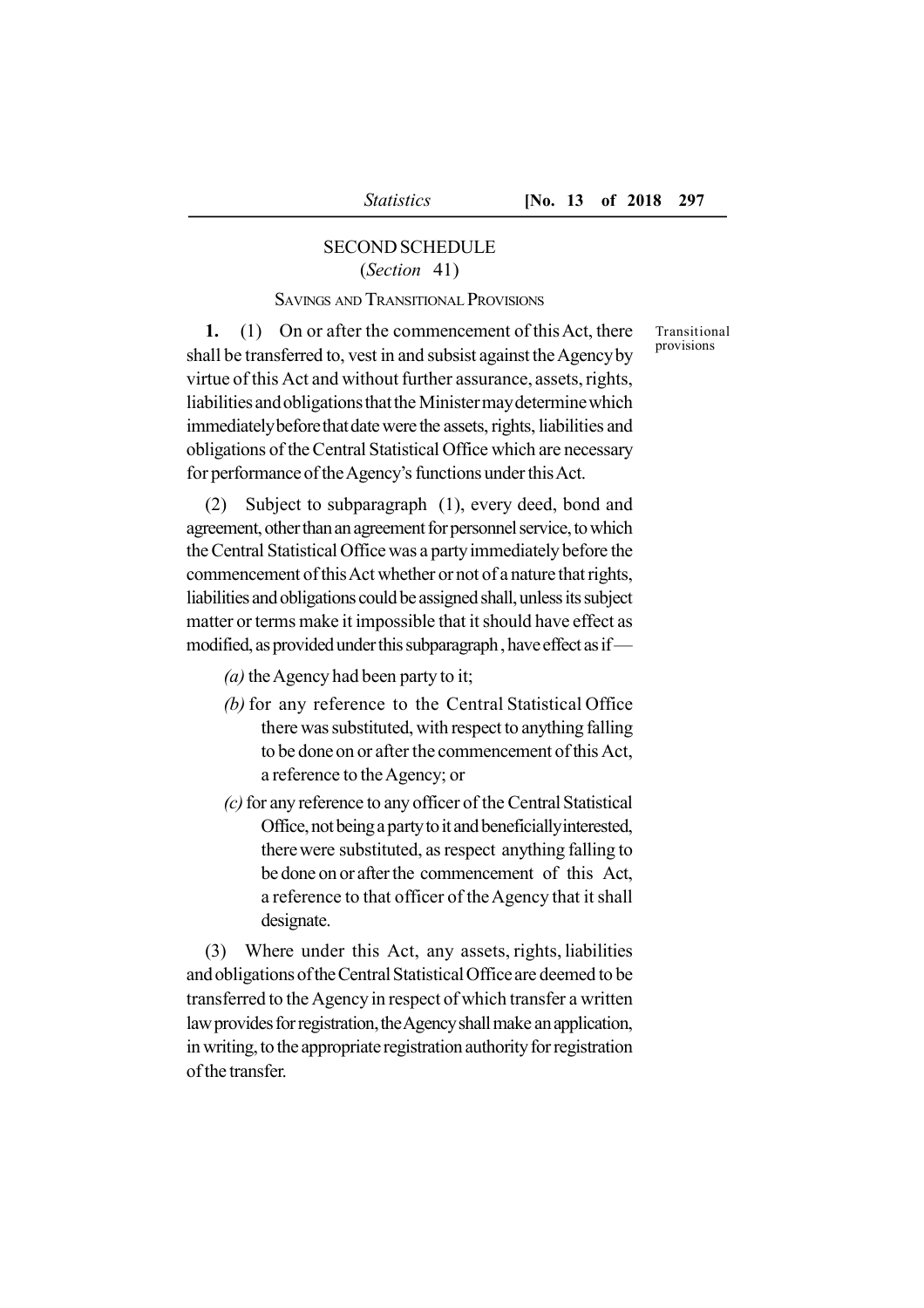(4) The registration authority, referred to in subparagraph (3), shall make entries in the appropriate register that shall give effect to the transfer and, where applicable issue to the transferee concerned a certificate of title in respect of the property or make necessary amendments to the register and shall endorse the deeds relating to the title, right or obligation concerned and no registration fees or other duties shall be payable in respect of the transaction.

Legal Proceedings

**2.** (1) Any legal proceedings or application of theCentral Statistical Office pending immediately before the commencement of this Act by or against the Central Statistical Office may be continued by or against theAgency.

(2) After the commencement of thisAct, proceedings in respect of any right, liability or obligation which was vested in, held, enjoyed, incurred or suffered by the Central Statistical Office may be instituted by or against the Agency.

Staff of Central Statistical **Office** 

**3.** (1) There shall be transferred to the service of the Agency staff that are necessary for the performance of the functions of the Agencyunder thisAct.

(2) The service of the persons referred to in subparagraph (1) shall be treated as continuous service.

(3) Nothing in this Act affects the rights and liabilities of anypersonemployedorappointed bytheCentral Statistical Office before the commencement of this Act.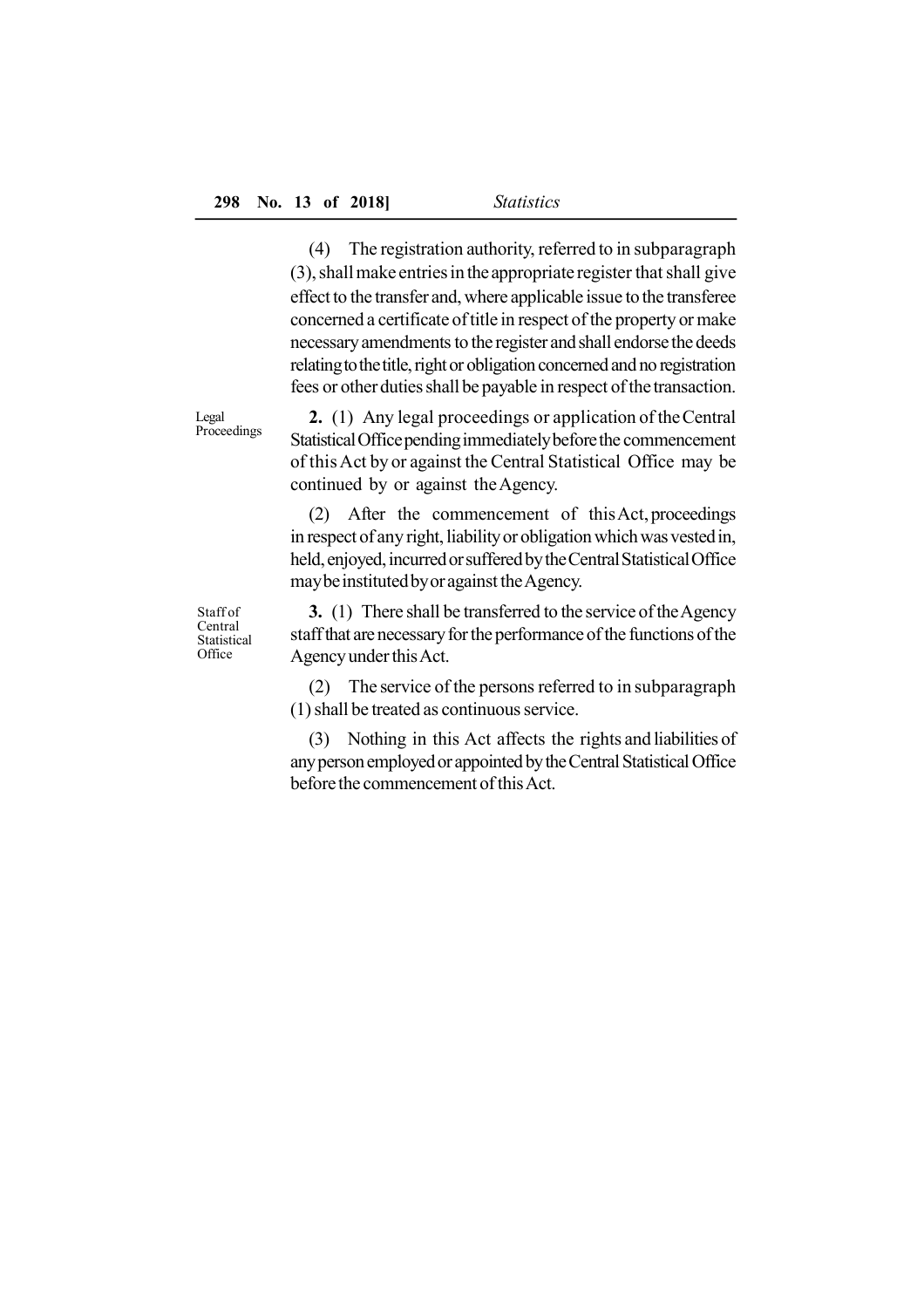#### THIRD SCHEDULE

### (*Section* 23)

MATTERS RELATING TO WHICH STATISTICAL INFORMATION MAY BE COLLECTED, COMPILED, ANALYSED, ABSTRACTED AND **PUBLISHED** 

- 1. Demographic
- 2. Population
- 3. Housing
- 4. Labour
- 5. Education and Training
- 6. Arts, Culture and Recreation
- 7. Household income and expenditure and their distribution
- 8. Social security
- 9. Health, Food and Nutrition
- 10. Gender
- 11. Disability
- 12. Governance
- 13. Migration
- 14. Vital events and other demographic matters
- 15. National Accounts
- 16. Agriculture
- 17. Forestry and Fishery
- 18. Industrial
- 19. Miningand Quarrying
- 20. Manufacturing
- 21. Water Supplyand Sanitary Services
- 22. Energy
- 23. Construction
- 24 Distributive Trade